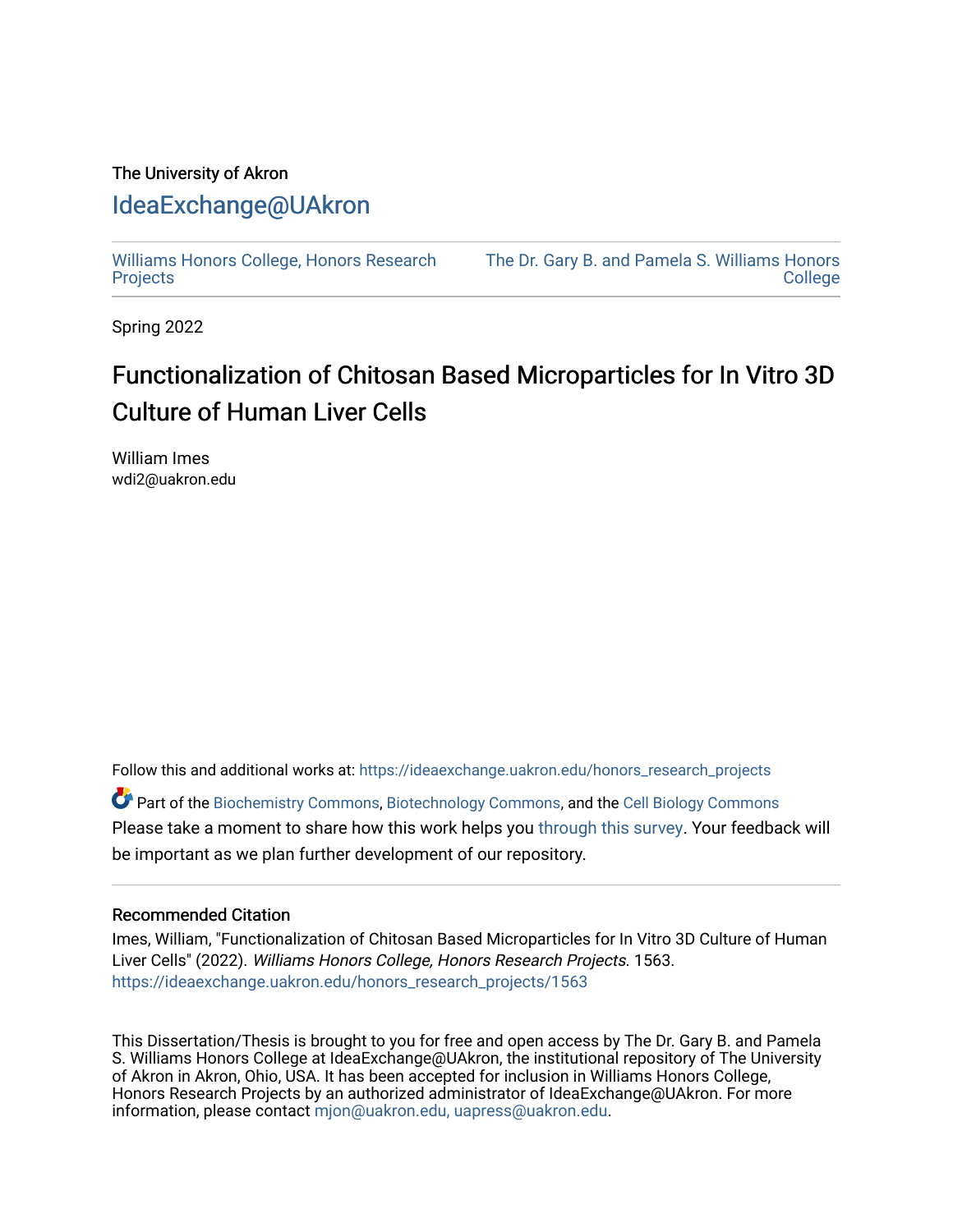# **Functionalization of Chitosan Based Microparticles for** *In Vitro* **3D Culture of Human Liver Cells**

William Imes

Honors Research Project

April 27, 2022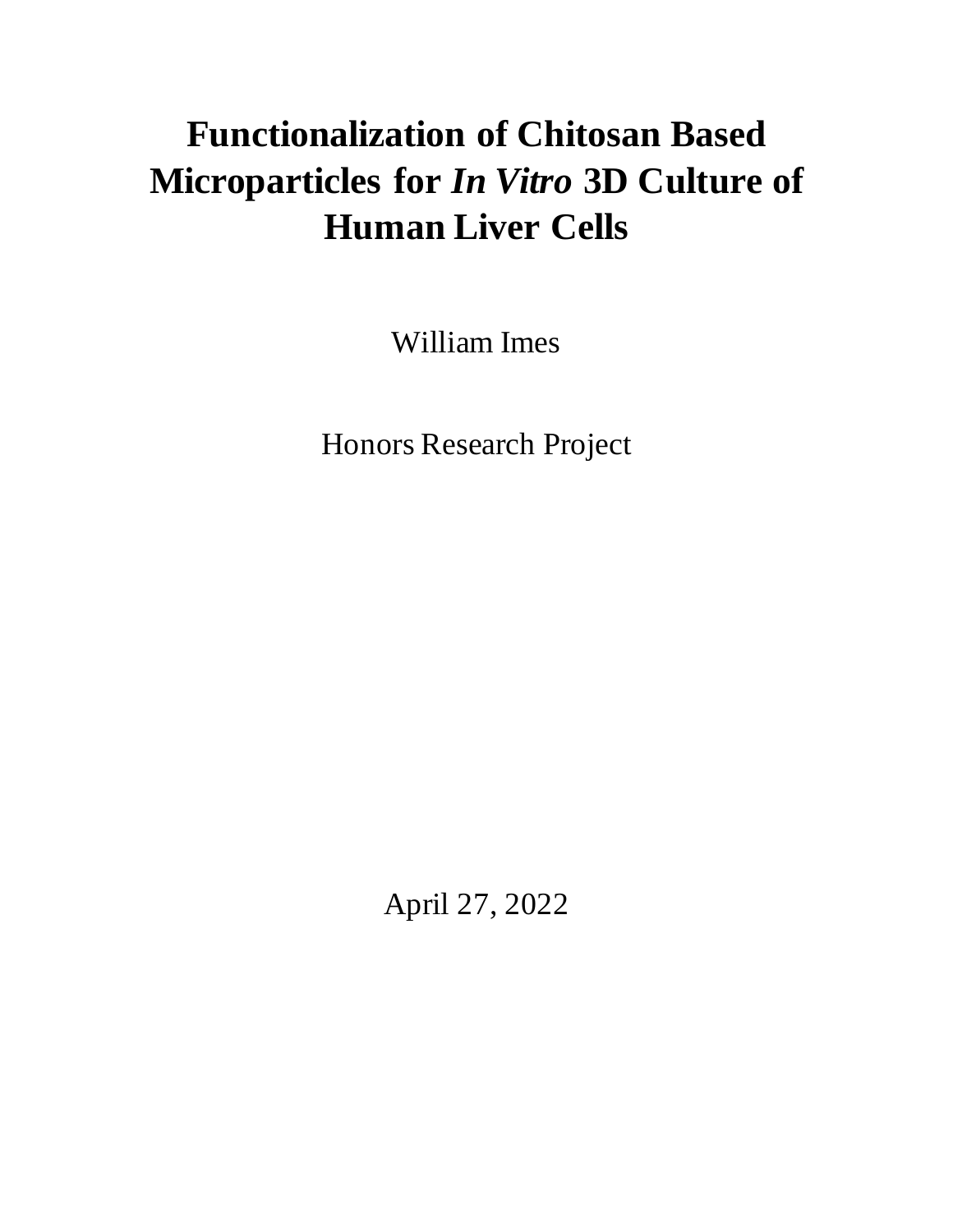#### **Abstract**

Previous work involving 3D culture of human liver cells with fluorinated chitosan based microparticles has shown that their incorporation provides needed structural cues that the culture of cells alone does not provide, such as increased gas transport. However, using bare microparticles to grow large 3D cellular structures is not practical as they tend to collapse before any meaningful research can be done on them. It is proposed that this is because of the lack of extracellular matrix (ECM)components within pure cell culture *in vitro*, which in their absence cannot adequately facilitate biochemical communication and adhesion between cells. It is possible to utilize protein linkage techniques, namely carbodiimide chemistry, to immobilize proteins derived from the liver cellular environment to the surface of these microparticles and grow stable 3D cell aggregates known as spheroids.

I hypothesize that the surface functionalization of fluorinated methacrylamide chitosan (MACF) microparticles with liver ECM adhesive ligands and their culture with liver cells will increase formation and biological function of spheroids. It was found that through the modification of MACF microparticles with native extracellular matrix proteins, particularly variations of laminin native to the *in vivo* liver environment, the overall functionality of cells increased over a 5 day culture time, as shown by higher levels of both albumin and urea secretion when compared to controls  $(p<0.05)$ .

#### **1 Introduction**

The liver is an important organ to study in clinical trials, as adverse effects by new drugs can cause serious bodily harm due to the wide range of functions the organ serves. Because of the great risk involved with testing these new pharmaceuticals on human test subjects, commonly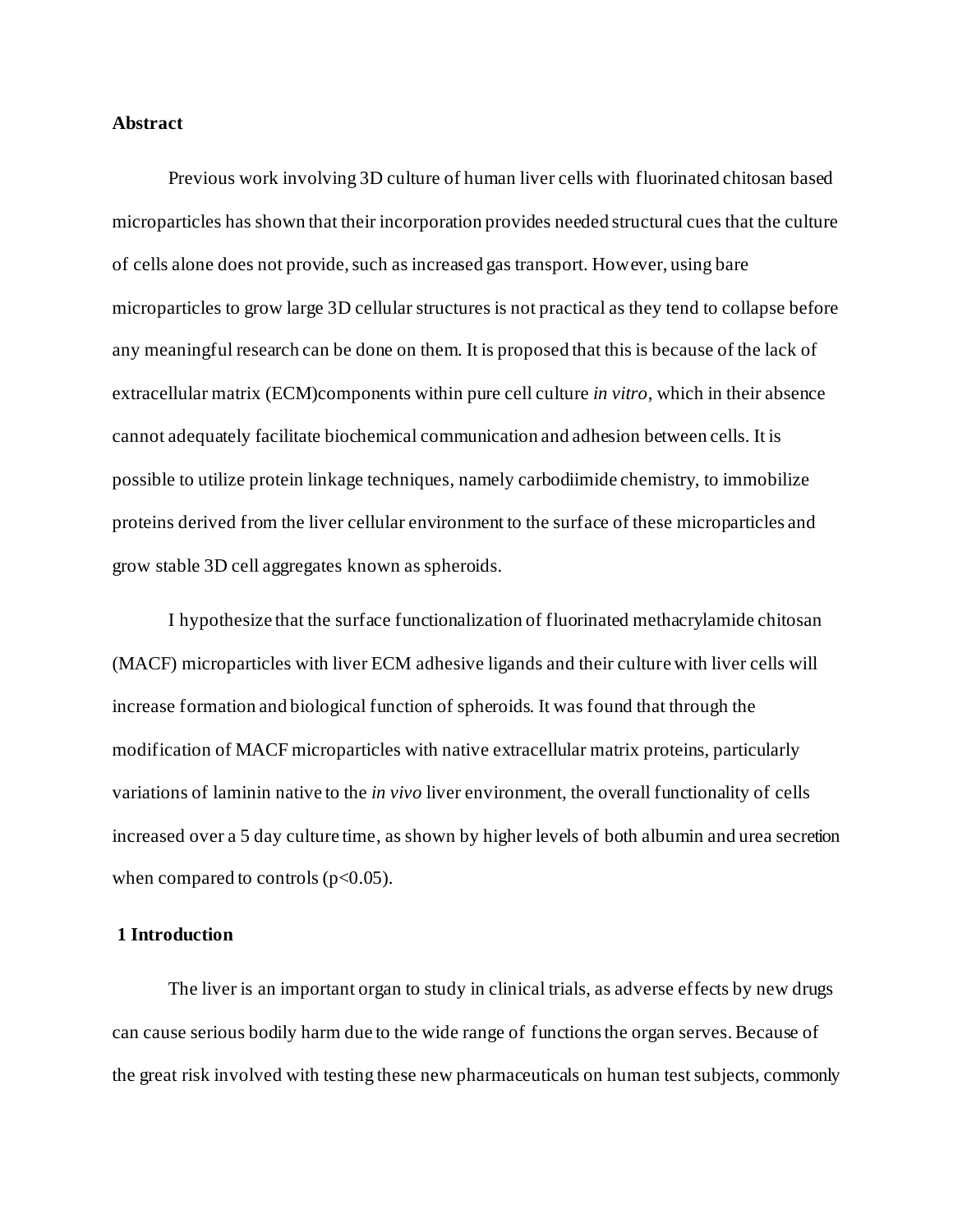preclinical studies involve the use of animals to assess the effects of developed drugs, but obviously the liver of an animal model is not anatomically and physiologically identical to that of a human. It is difficult to extrapolate that a drug found to be safe and effective in animal test subjects will yield the same results in a later human trial due to interspecies differences. The use of animals in medical testing brings about ethical concerns as well, as the inhumane treatment of animals in the lab is an issue that has been hotly debated for decades. These issues could be minimized using human-based cell model studies that can be done quicker and cheaper than animal studies.

3D cell aggregates or spheroids are expanding in popularity especially as a platform to study human disease and drug development, these models can be made using immortalized cell lines, tissues, and primary cells from the species of interest, which aim to replicate an *in vivo* environment. <sup>1</sup>Early models of these cell systems were typically small in size, which although easy to control and culture, do not provide a great replication of *in vivo* environment. These simplistic models are typically comprised of single cell-lines found within the organ of interest, and when grown in 3D setting do not include ECM components. <sup>1</sup> Studies of *in vitro* cell aggregates have shown that spheroid formation is a multi-phase process which can initiate without the presence of ECM. Upon initial contact between cells adhesion is mediated by specific molecules such as cadherins and cell receptor binding interactions, and it is not until this initial aggregation that ECM components begin to form complex structures with themselves and cytoskeleton proteins which allow for a more tightly packed structure. <sup>2</sup> Further advances in this technique led to the development of synthetic cellular environments for 3D cell culture methods to capture and maintain specific functionalities in vitro which is a key priority in the field.  $1.2$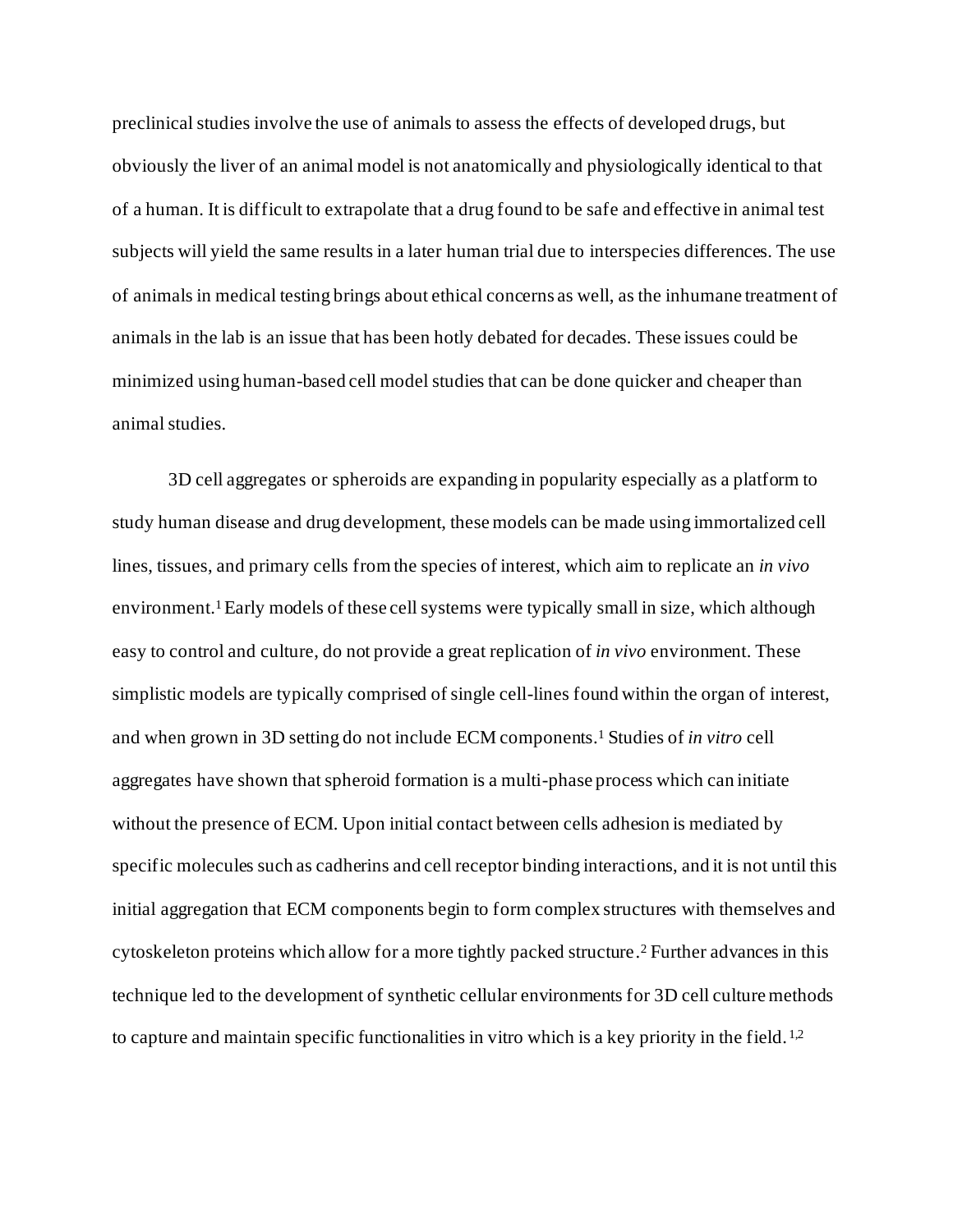While liver cell spheroids are understood to accurately represent *in vitro* conditions, the main two challenges involved with this technique currently are limited mass transport and lack of biochemical cues in the culture environment. Within the body, cells contain extracellular matrix components which are vital to tissue assembly and architecture and promote a number of important cell functions such as adhesion, migration, differentiation, and proliferation. However, 3D microtissue models do not effectively maintain these extracellular matrix components by themselves.<sup>3</sup> Within the human body, the liver is not made up of a single cell type, but of many which perform different functions and can be classified in to 2 major groups, parenchymal and non-parenchymal cell types. Parenchymal cells typically perform major cell functions and make up the majority of the total cells within the population of the organ, while non-parenchymal cells usually serve more regulatory roles, assisting in functions of the major cell lines and maintaining a viable environment within the organ.<sup>4</sup> Because of the vast number of cell lines present in an *in*  vivo environment, it would be a near impossible task to completely recreate the native human liver environment within a well plate due to sophistication of the organ and limited accessibility to cell cultures. However, by mixing a few key native cell lines a three dimensional cell culture with enough similarity *in vitro* can be achieved that meaningful experimental results may be obtained through their use.

*In vivo*, the liver is highly vascularized which readily supplies oxygen and nutrients. However, with regard to *in vitro* spheroids, the structure tends to fall apart after extended culture times because cells at the innermost area of the sphere do not receive sufficient oxygen and nutrient delivery by diffusion, especially as spheroid size and density increase. This leads to decreased chances of extended culture needed for clinical drug trials.<sup>5</sup> One way to combat this issue is by using synthetic oxygenating biomaterials based on fluorinated chitosan.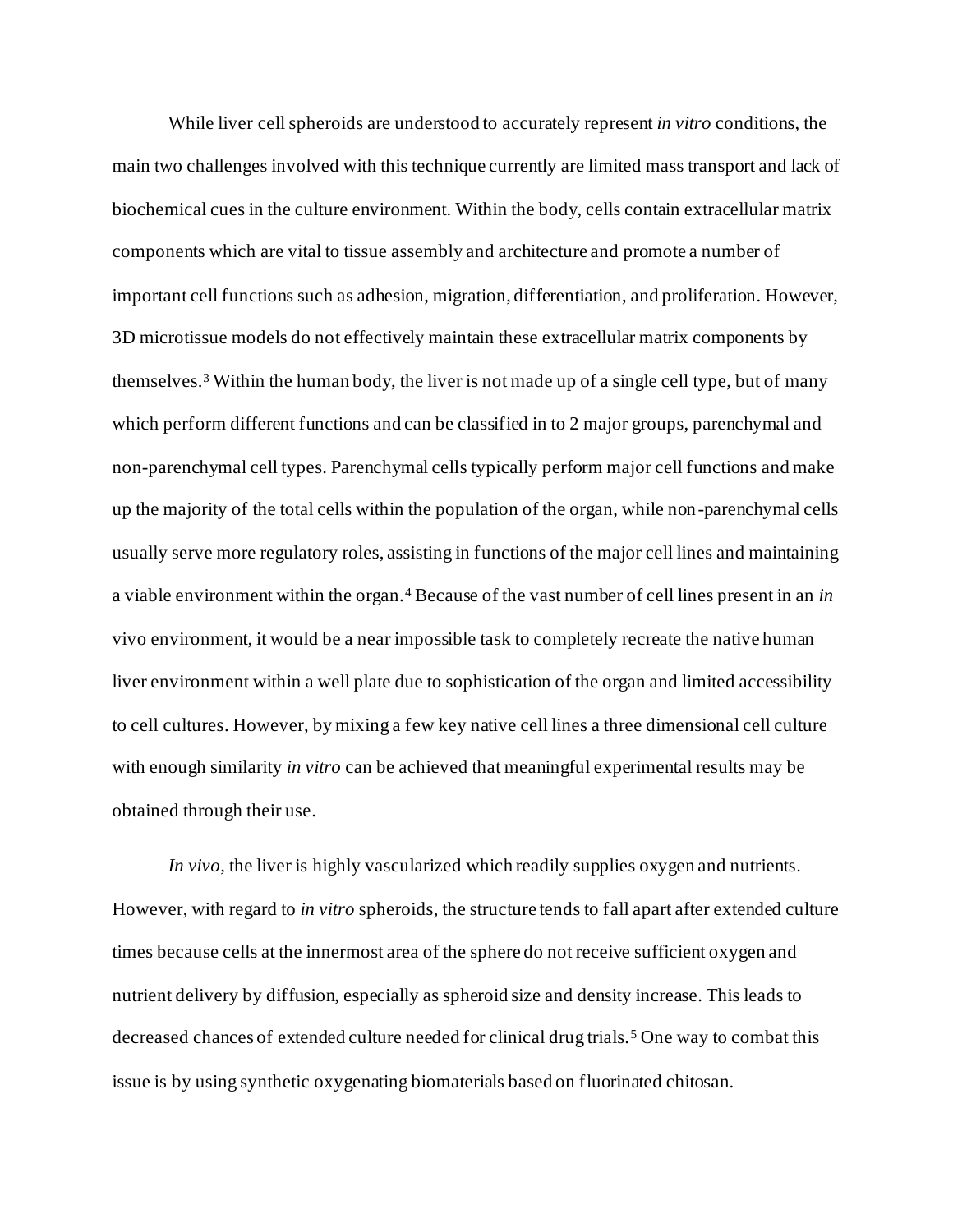Chitosan is the second most abundant polysaccharide after cellulose that can be produced from crustacean, squid and insects. The presence of protonatable amino groups in chitosan as well as structural similarity to glycosaminoglycans (GAGs) are two important properties of the material. However, very low solubility of chitosan in water due to its strong hydrogen bonding hampers its wide application especially in spheroid formation. <sup>6</sup>Chitosan can be blended with other polymers to further improve the physiochemical properties with the aim of resembling native tissue as well as increasing its solubility.<sup>6</sup> Methacrylic anhydride is a commonly used methcacrylating agent that has been utilized to modify chemical structure of various natural polymers including chitosan. Methacrylated chitosan, a water-soluble derivative, is produced by coupling methacrylate group to the polymer backbone. In addition, methacrylate groups are the most accepted photopolymerizable groups to produce photo-crosslinking hydrogels for drug delivery and tissue engineering. <sup>7</sup> The Leipzig group has extended the biomedical usefulness of chitosan via the creation of fluorinated methacrylated chitosan or MACF, which is synthesized via nucleophilic substitution reaction where fluorine groups are conjugated to the free amines of chitosan as shown



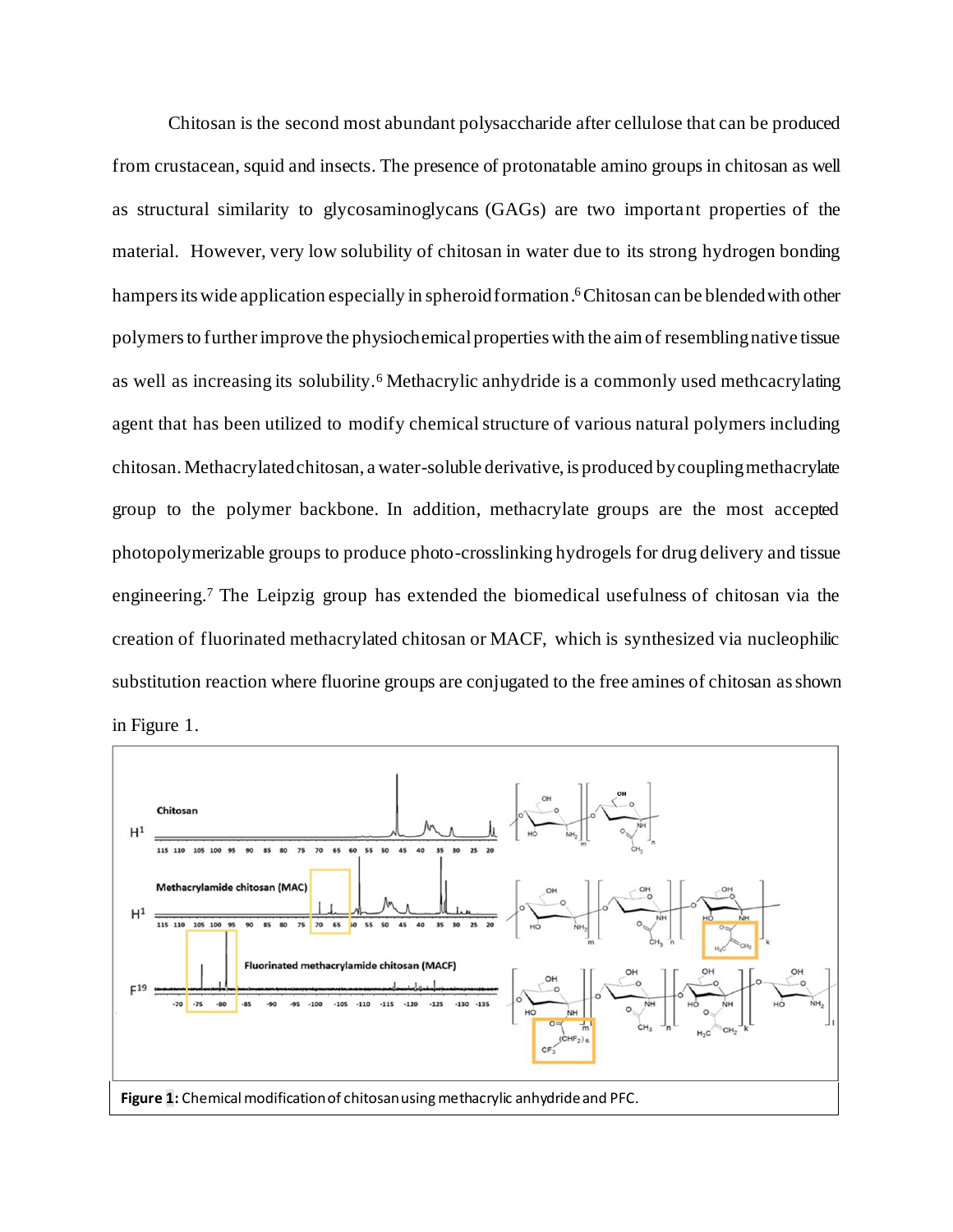Furthermore, they were able to show that the type and size of PFC substitution affected oxygen transport properties. *In vitro* studies conducted in this lab on MACF hydrogels have shown beneficial results, including showing that MACF can be saturated and release oxygen to improve cellular functions *in vitro* using fibroblast cells.<sup>8</sup> Furthermore, *in vivo* studies conducted in a rat and pig excisional wound healing model showed that oxygenating hydrogel sheets of MACF improved re-epithelization, collagen metabolism and deposition. 8

More recent work done by the Leipzig group suggests that oxygenating fluorinated microparticles can be beneficial in decreasing mass transfer limitations, able to assist in some of the functions of vasculature in vivo.<sup>9</sup> In a recent study, perfluorocarbon (PFCs) -conjugated chitosan-based microgels (~20 mm diameter) added during spheroid agglomeration drive oxygen transport internally. Highly electronegative fluorine groups in PFCs dissolve  $O_2$  according to Henry's law. Because there is no chemical bond between  $O_2$  and PFC molecules, this allows for the efficient release of gases when sinks (e.g., metabolically active cells) are present, thereby enhancing the gradient/driving force for oxygen transport.

In their next attempt, the Leipzig lab incorporated the fluorinated microparticles into liver cellspheroids. In this subsequent work done, they found that providing only physical cues, such as increasing gas transport via fluorinated microparticles, is not enough for the culture of large and long-lasting liver spheroids due to lack of suitable ECM. It was shown that spheroid integrity and viability tended to start to deteriorate after about 5 days. This was shown through simple light microscopic techniques where spheroid could be visibly seen breaking apart.<sup>5</sup> Therefore, they hypothesized that by modifying microparticle surfaces with proteins to closer mimic native environmental conditions, cell spheroids would grow more successfully. In this study, we used heterogenous population of immortalized human hepatoma (HepG2) as parenchymal cell and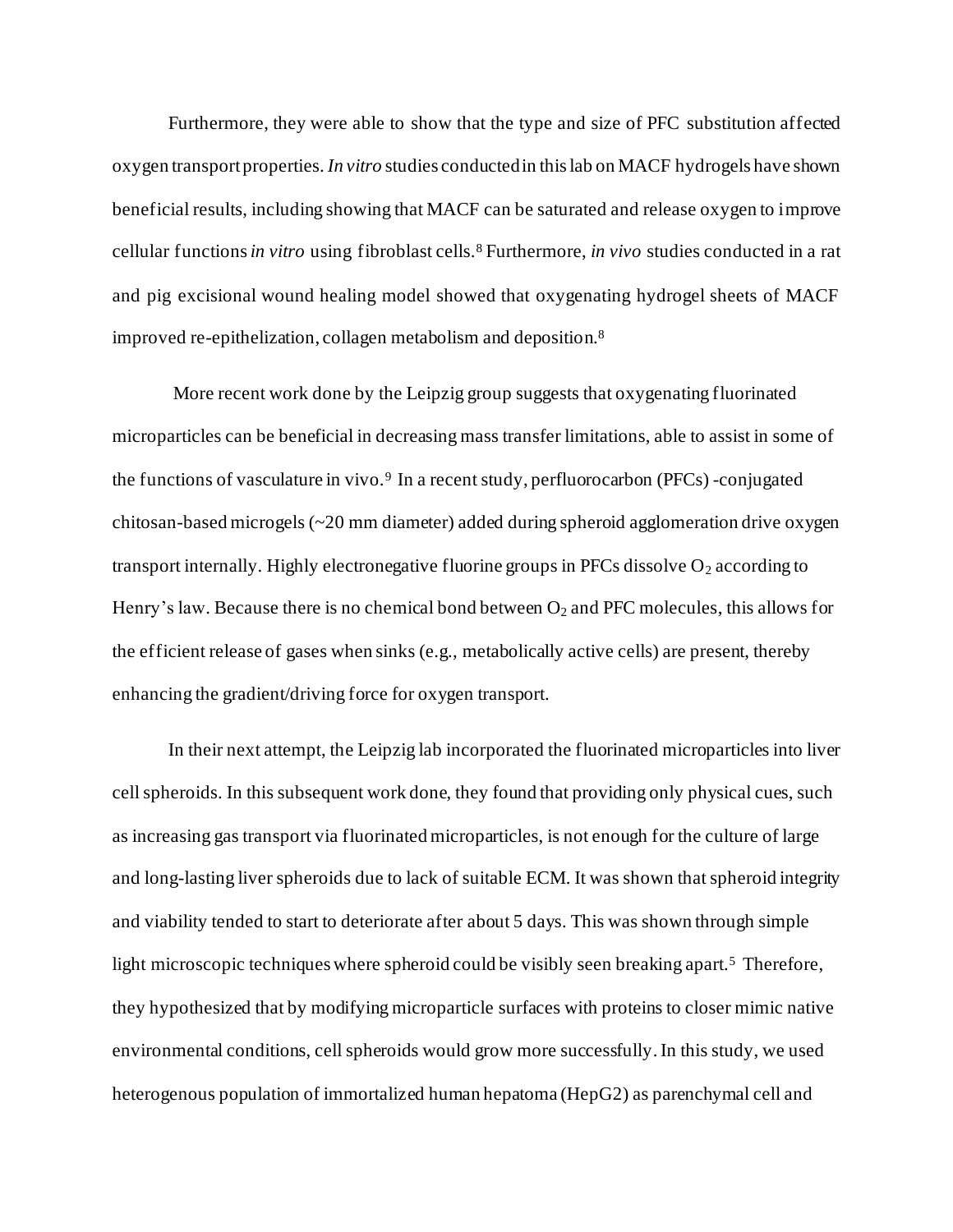hepatic stellate cells (HSCs) as non-parenchymal cell (at an initial cell ratio of 4:1 HepG2s to HSC) to form the liver model which has been shown to produce suitable spheroids.<sup>10</sup>

The proteins of interest for the current study were ones which are known ECM components that affect signaling processes and tissue structures *in vivo*. Particularly fibronectin and laminin were of interest to be studied, both are critical in many functions within the liver extracellular matrix, but most importantly in cell adhesion and growth.<sup>11,12</sup> Both are known to be important basement membrane proteins which provide a structural layer for cells to grow as well as aid in cell signaling. It has been shown in previous studies that laminin plays an important role in the regeneration of liver tissue, as wound samples in mice show elevated laminin levels in areas currently undergoing proliferation. <sup>13</sup> Specifically, two variations of laminin, laminin-511 (LM-511) and laminin-521 (LM-521), have been demonstrated as effective growth substrates for liver cell culture.14,15 Similarly, matrices incorporating fibronectin have been shown to increase adhesion in studies using rat hepatocytes.<sup>16</sup> In theory the growth of hepatic liver cells amongst microparticles which exhibit these scaffolding proteins may increase viability of the overall spheroid.

One benchmark used to assess spheroid viability was shown through assay analysis of key enzymes and proteins produced by growing spheroids, particularly albumin and urea. Albumin is the most plentiful protein found in human blood plasma, which is produced in the liver, and detecting the levels of this important enzyme is helpful in culture as it can be an indicator of the viability of cells.<sup>17</sup> Similarly, urea production can be measured as a means of tracking the health of cells, as urea is the compound produced when cells remove toxic ammonia from the *in vitro* environment.<sup>18</sup> Analysis of these analytes provides a more quantitative method for determining spheroid viability as biochemical assays for them are commercially available.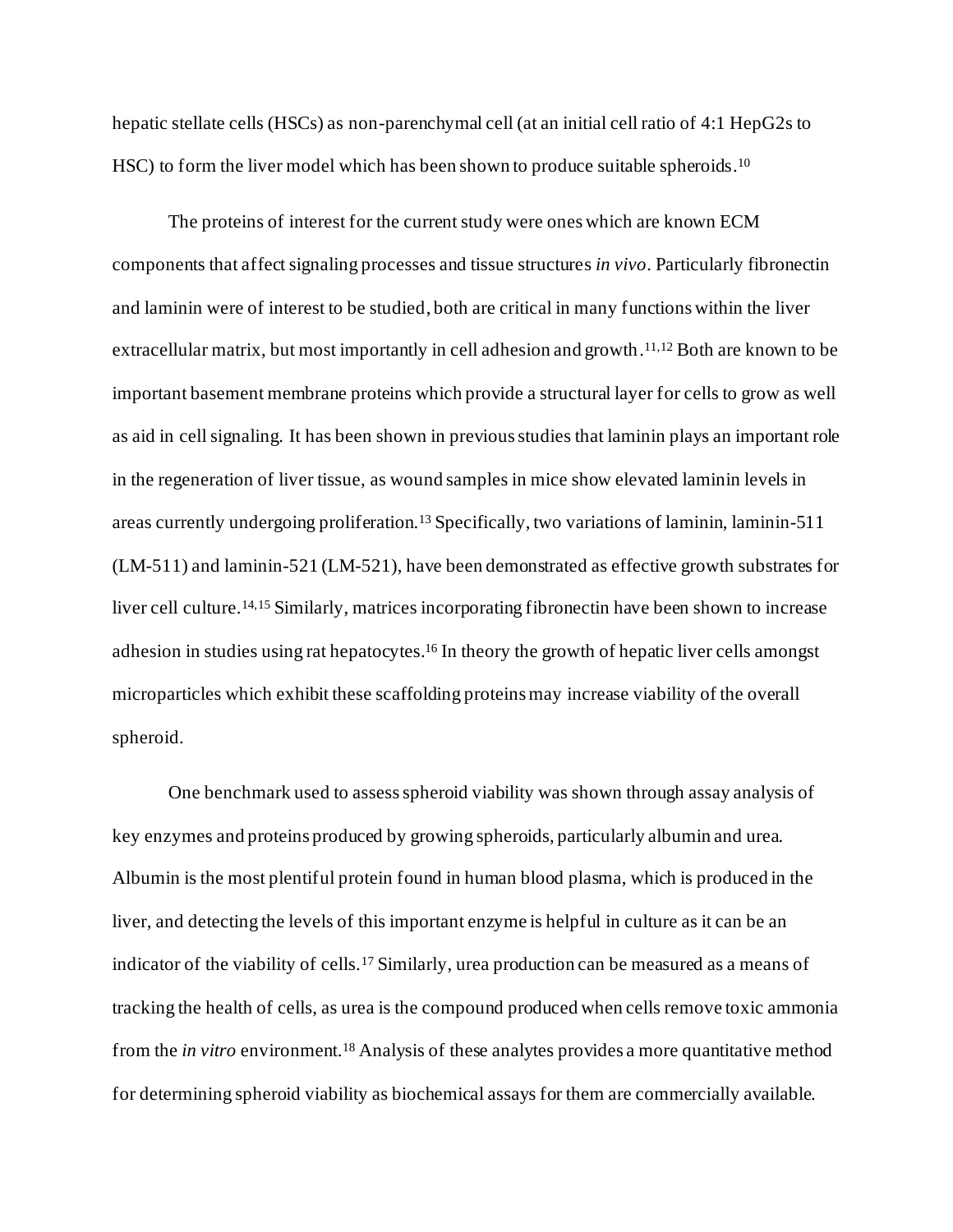In this study, we coated MACF microparticles with different conjugated ECM proteins. After confirming and quantifying the attachment via BCA kit, we produced liver spheroids using u-bottom well plate and force aggregation using centrifuge. We studied morphology and protein secretion from the spheroids in 5 days and found that this technique has the ability to direct the cellular response by means of ECM ligands. By taking the next steps in order to functionalize these particles to mimic the native environment more closely, the hope is that cell adhesion and proliferation will be more successful bringing the *in vitro* model closer to *in vivo* conditions for longer periods of time. If this is true, this technique could eventually be implemented alongside or replace testing of new pharmaceutical products which involve animals, leading to better estimations of drug side effects and efficiency before going to *in vivo* human trials.

#### **2 Materials and Methods**

#### **2.1 Microparticle synthesis and surface functionalization**

MACF MPs were synthesized using a T-shaped PDMS droplet generator as previously described.<sup>10</sup> Briefly, using oil (span80, Sigma Aldrich, cat[# 1338-43-8](https://www.sigmaaldrich.com/US/en/search/1338-43-8?focus=products&page=1&perPage=30&sort=relevance&term=1338-43-8&type=cas_number)) as a continuous phase in the two side channels and polymer solution as the dispersed phase in the middle channel, we produced a steady stream of homogenous MACF MPs. These MPs were passed through a glass tube and polymerized under the irradiation of red lamp (600-700 nm) since the photo initiator Lithium phenyl-2,4,6-trimethylbenzoylphosphinate **(**LAP, 0.1wt% in distilled water, Sigma-Aldrich, cat[# 85073-19-4](https://www.sigmaaldrich.com/US/en/search/85073-19-4?focus=products&page=1&perPage=30&sort=relevance&term=85073-19-4&type=cas_number)) was included. The protocol for covalent grafting of proteins on MACF MPs was similar to that reported in previous studies. <sup>10</sup> The surface activation was achieved by dispersing the MACF MPs for 1 h at room temperature in a solution containing 2mM *N*-ethyl-N′- (3-dimethylaminopropyl) carbodiimide (EDC) (Sigma Aldrich, cat# E7750) and 5mM Nhydroxysuccinimide esters (NHS) (Sigma Aldrich, cat #130672) in 0.1M 2-(N-morpholino)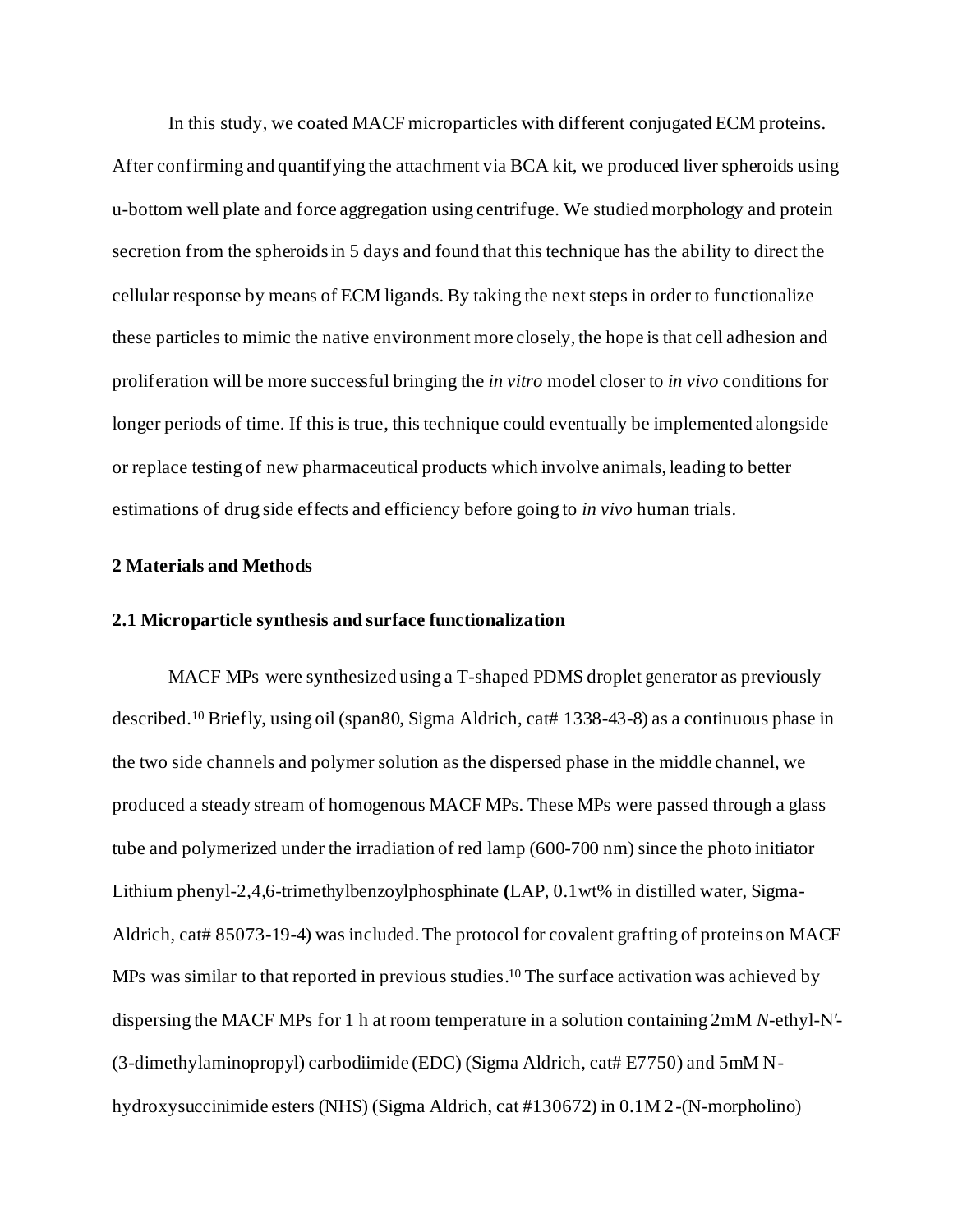ethanesulfonic acid hemisodium salt (MES) buffer (Sigma Aldrich, cat#M3671). Afterwards, 10μg/ml of each respective ECM protein solutions were added to the particles to react with the amino groups available on the surfaces. The mixture was kept under mild shaking for 3 h at RT and dialyzed for 3 days using SnakeSkin™ Dialysis Tubing (3.5K MWCO, Fisher scientific, cat#PI68035) against distilled water and then freeze-dried. The amount of protein conjugated to MPs was measured by the standard Bicinchoninic acid (BCA) assay (Thermofisher, cat# PI23235) for proteins.

#### **2.2 Preparation of liver spheroids incorporated with functionalized MACF MPs**

HepG2 and HSC cell lines were used for *in vitro* experimentation. The media for expansion of HepG2 cells was Dulbecco's Modified Eagle's Medium - low glucose, with Lglutamine, and sodium bicarbonate (DMEM; Sigma Aldrich, cat#D6046) supplemented with fetal bovine serum (10%v/v, FBS, R&D system, cat# S11150) and penicillin/streptomycin (1%v/v, P/S, Thermofisher, cat# 15070-063). For HSC cells, DMEM with high glucose containing L-glutamine, sodium pyruvate, and sodium bicarbonate (Sigma Aldrich, cat#D6029) was used. For the fabrication of cell spheroids with MPs, HepG2, and HSC cells were mixed in 4:1 ratio and then added at a certain cell to particle ratio (150:1) and transferred to the 96-well cell repellant plates (CELLSTAR® Plates with Cell-Repellent Surface, cat#: 650970) at a seeding density of 20k/well. In this paper the letter "k" refers to multiples of 1000. Cells were overlaid with a serum-free and defined hepatocyte culture media (Corning®, cat# 355056). Using a centrifuge, the well plate was spun at  $300 \times g$  for 5 min, forcing cells to move to the bottom of the well to form cell aggregates. Morphology of spheroids were monitored according to size and compactness for up to 5 days using brightfield microscope (Objective: 4X).

#### **2.3 Functional characterization of liver spheroids**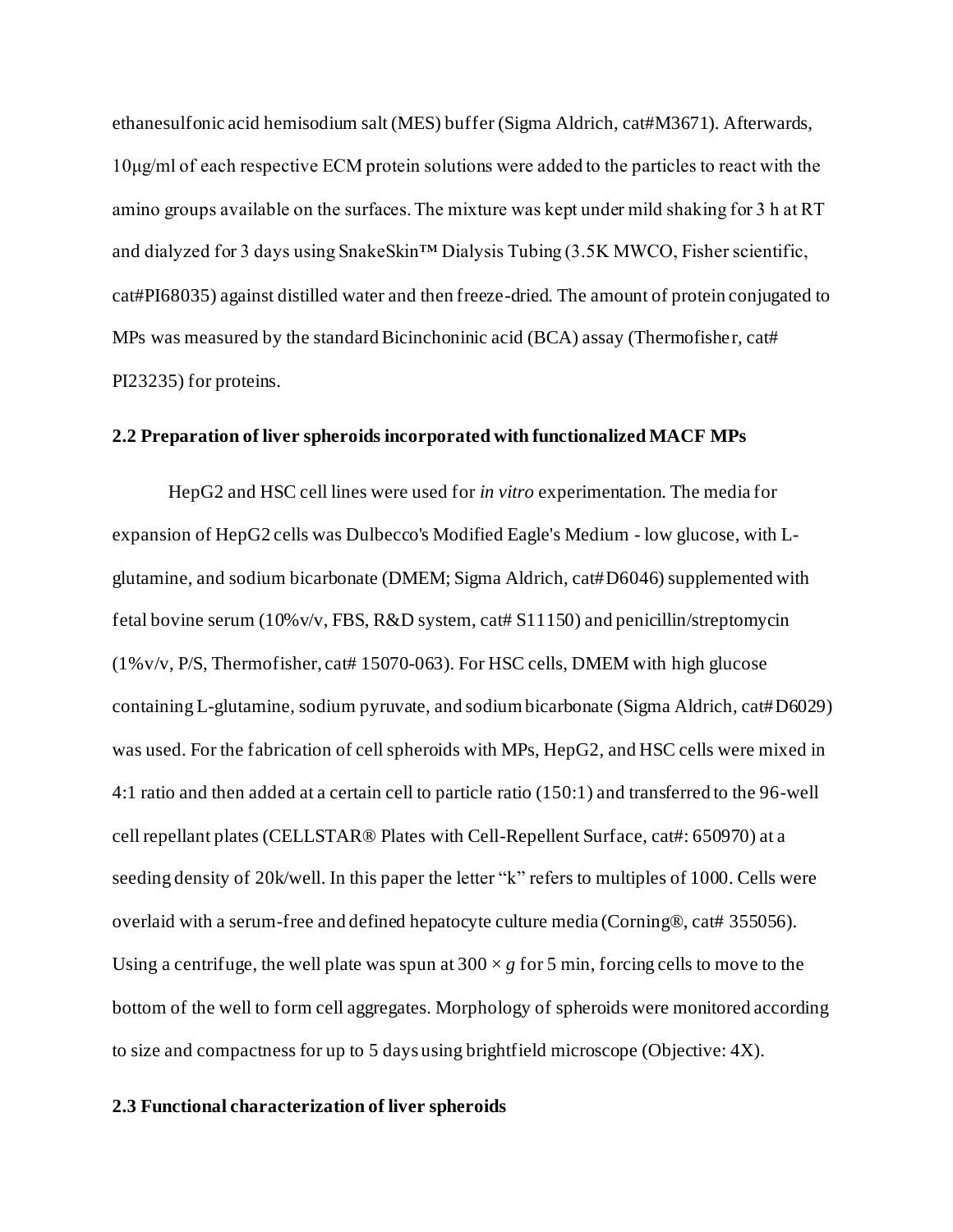Levels of [albumin](https://www.sciencedirect.com/topics/earth-and-planetary-sciences/albumin) were determined using a commercially available kit (QuantiChrom<sup>TM</sup> BCP Albumin, BioAssay Systems, cat# DIAP-250,). The experiment was performed according to the manufacturer's instructions. Briefly, the medium was collected on days 1 and 5. A 20 µl aliquot was used to measure albumin secretion in the medium. 200 μL of working reagent was added and after 5 min incubation at room temperature, the optical density at 590-630 nm (peak absorbance at 610 nm) was read by a plate reader. Urea was also measured by QuantiChrom™ Urea Assay Kit (BioAssay Systems, cat# DIUR-100,) using a similar procedure. 5 μL of sample was mixed with 200 μL of working reagent, incubated for 20 min, and absorbance was read at 520 nm by plate reader.

#### **2.4 Statistical Analysis**

All findings were confirmed by a minimum of 3 independent experiments (3 spheroids per condition). Data processing and displaying were performed using GraphPad Prism 5 (GraphPad software, USA). Mean and standard deviation were displayed for all data sets. Statistical significances were determined using either Student's t-test or ANOVA followed by a Tukey's pairwise post hoc test ( $p < 0.05$ ). Groups with significant differences were shown with alphabetic letters to signify ranking of means. The groups indicated with the same letters were not found to be significantly different.

#### **3 Results and Discussion**

#### **3.1 Cell Lines Used in Culture**

As mentioned previously, a plethora of native cell types are needed *in vivo* for the liver to complete its functions, however, the incorporation of all of these cell lines into an *in vitro* model is simply not feasible or controllable for practical experimentation. In this study two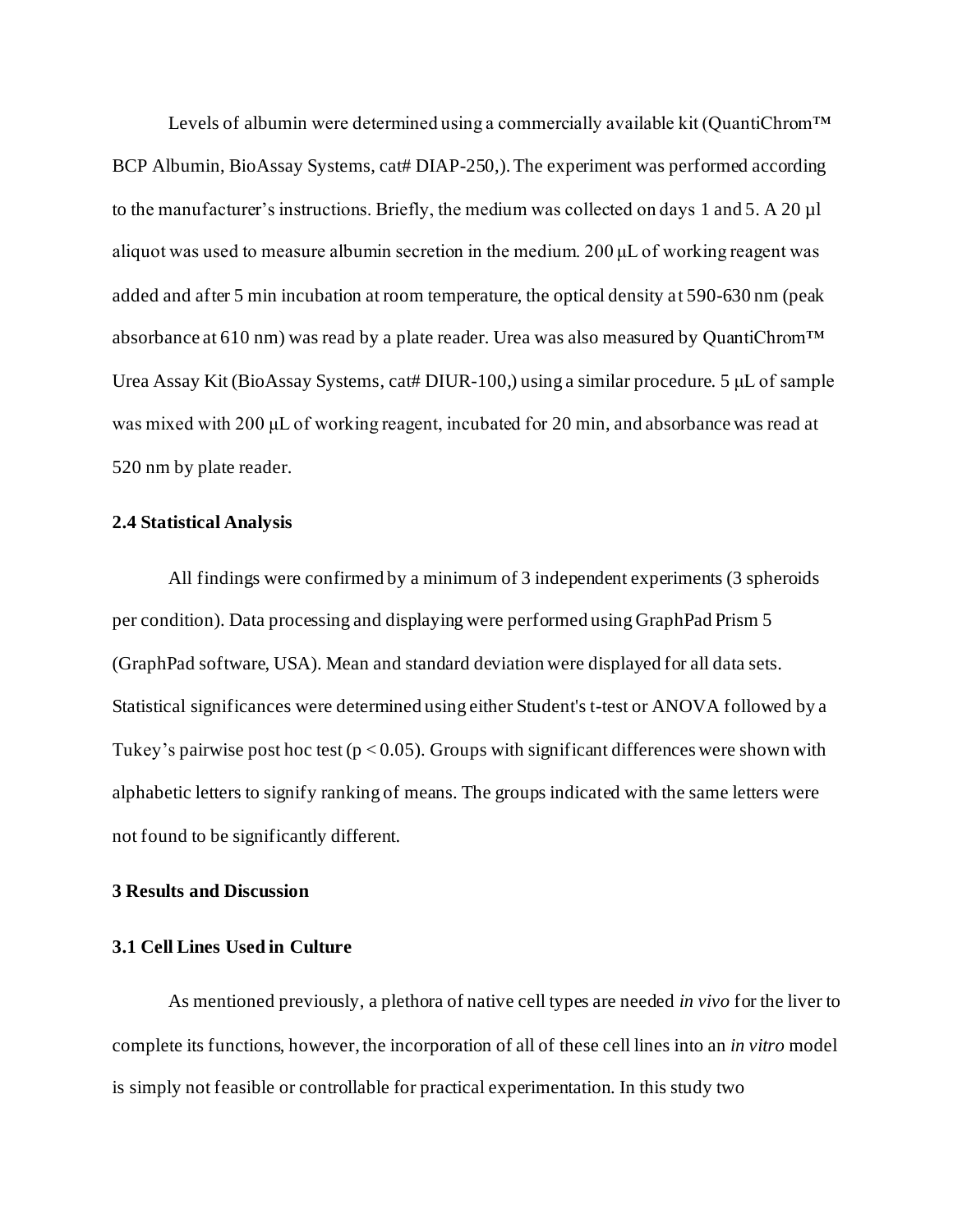immortalized human liver cell lines were mixed together. HepG2 cells are an immortalized hepatic cell line originally isolated from the cancerous liver tissue of a 15-year-old Caucasian male yet are nontumorigenic. They are characterized by their high proliferation rates but are known to express lower levels of metabolism than typical hepatocytes due to phenotypic changes attributed to their cancerous origin. 18,19 HepG2 cells serve as a parenchymal cell model, accounting for the majority of the makeup in liver cell culture. Cultured alongside the HepG2 cells in this study were hepatic stellate cells (HSC) obtained through a partnership with The Cleveland Clinic, a non-parenchymal cell line known to promote cell adhesion and support vital organ functions. <sup>20</sup> For the purposes of this experiment, any cell culture mixtures made in preparation for spheroid aggregation were done in a 4 HepG2: 1 HSC ratio to simulate the ratio of parenchymal: non-parenchymal cells found *in vivo*.

#### **3.2 Microparticle Formulation**

Microparticles were developed using a procedure from Monsouri et al., 2022, where a Tshaped microfluidic emulsifier was used to form fluorinated methacrylamide chitosan (MACF) microparticles. Chitosan which is the basis polymer for the synthesis of MACF, is a polycationic polymer that has two hydroxyl groups in the repeating glycosidic residue and one amino group. The primary amino groups present on the polymer backbone provide reactive sites for a variety of side-group attachments by employing only mild reaction. Surfactant (span80) is used as a continuous phase in the two side channels, and polymer solution as the dispersed phase in the middle channel. Resultant microparticles (~20µm in diameter) were washed and dried before modification.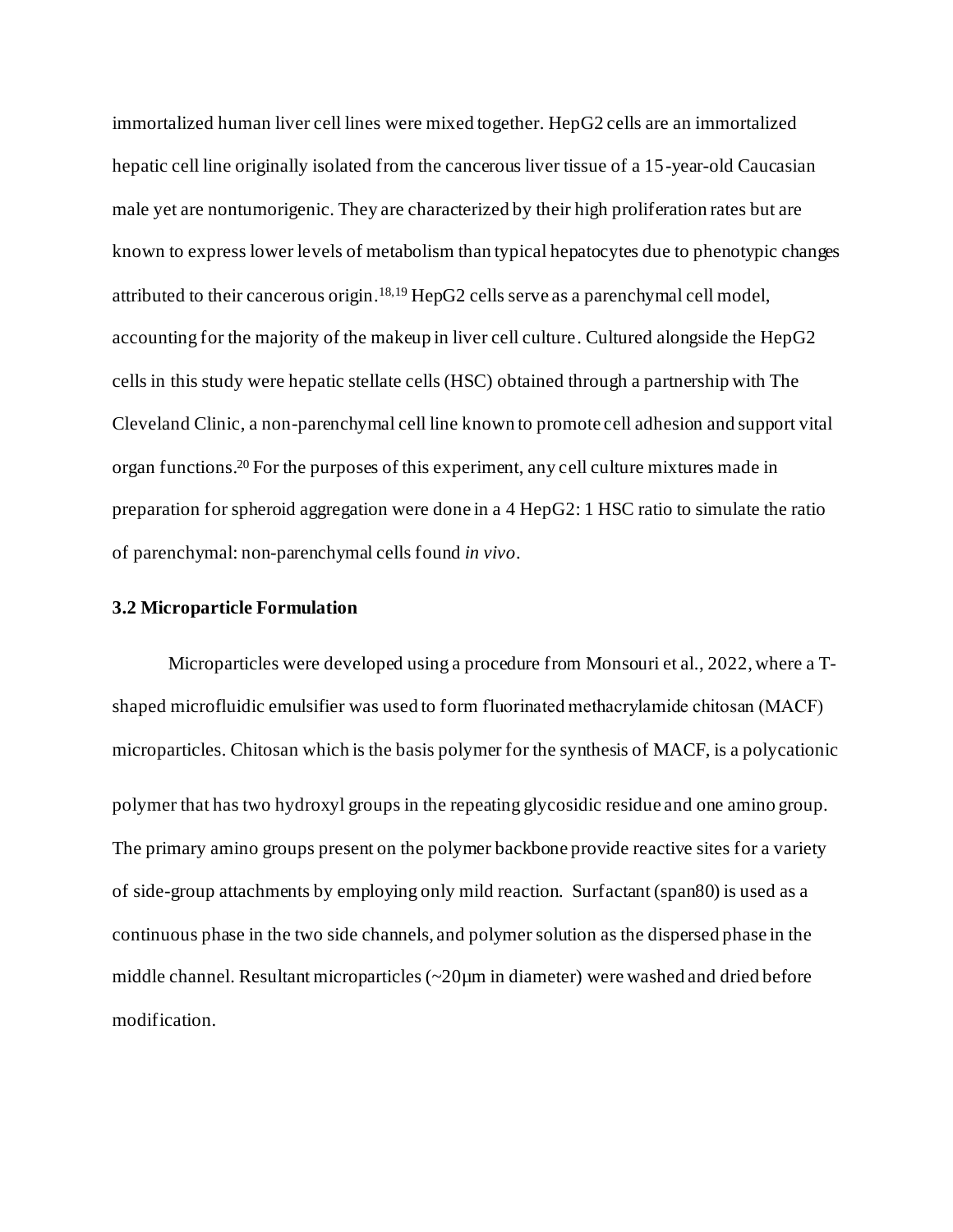#### **3.3 Microparticle Modification**



Free amine groups on the surface of microparticles were utilized to achieve the same effect to modify microparticles with proteins of interest, native to the human liver ECM. <sup>21</sup>

Using the coupling reagents 1-ethyl-3-(3-dimethylaminopropyl)carbodiimide (EDC) and

N-hydroxy succinimide (NHS), the carboxyl group of the proteins of interest can be readily attached to the amine groups of the chitosan backbone of the microparticles, immobilizing them as seen in Figure 2. 21,22 No previous work was found using the EDC/NHS coupling method for fluorinated chitosan microparticles, so two experimental groups were created to compare subsequent levels protein immobilization by the following procedure:

|                          | <b>Experimental Group 1</b> | <b>Experimental Group 2</b> |  |
|--------------------------|-----------------------------|-----------------------------|--|
|                          |                             |                             |  |
| <b>EDC</b> Concentration | 2mM                         | 24mM                        |  |
| <b>NHS</b> Concentration | 5mM                         | 70mM                        |  |

**Table 1** Experimental concentrations tested in EDC/NHS reaction to determine optimal conditions for protein crosslinking and immobilization.

Dispersed MACF microparticles were prepared by sonification in 0.1M MES buffer

(pH=4.5-5) at a concentration of 10mg/ml. 200mM stock solution of EDC was made by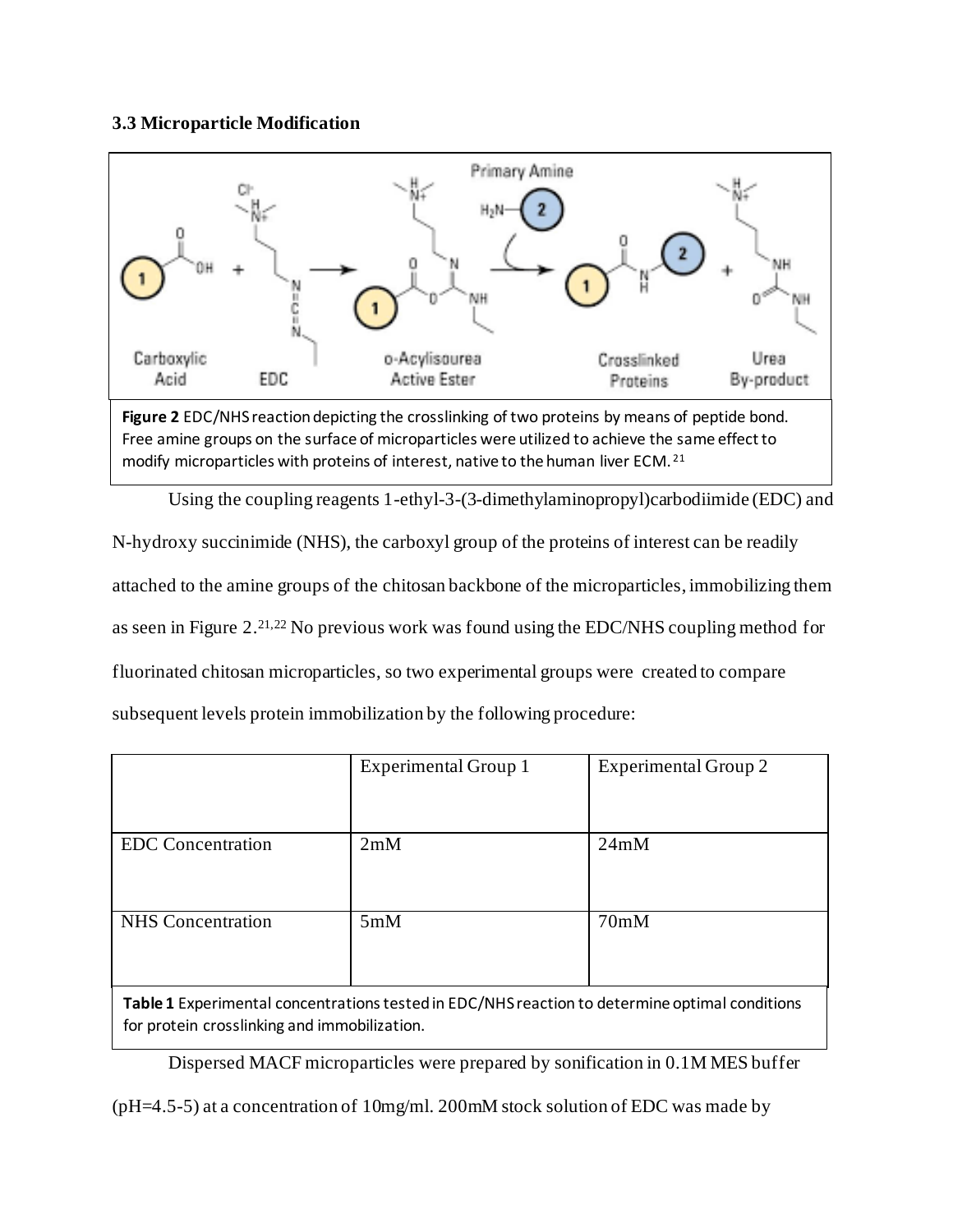combining 19.2mg EDC to 500uL Milli-Q water. Stock solution of Sulfo-NHS was made by adding 21.7mg of Sulfo-NHS to 500uL of activation/coupling buffer resulting in a 200mM concentration. Two experimental conditions were tested, in one reaction 2mM EDC and 5mM NHS were added to the dispersed microparticles, and in the second 24mM EDC and 70mM NHS. In both experimental groups the reaction was allowed to proceed for 30 minutes with shaking before microparticles were dispersed in 1mL fresh PBS (pH=7.4) and protein of interest was added at a concentration of 10μg/mL. Reaction proceeded on shaker for 4 hours. After analysis using BCA assay with bovine serum albumin (BSA) as a control, it was determined that the experimental concentrations of 2mM EDC and 5mM NHS were more efficient in functionalizing microparticles with protein of interest and it resulted in more conjugation of proteins to the surface of microparticles ( $p < 0.05$ ). Therefore group 1 was selected going forward when modifying microparticles. Microparticles were dialyzed after modification against DI water for 3 days and dried.

![](_page_13_Figure_1.jpeg)

#### **BCA Assay For Protein Immobilization**

Figure 3 Results standard colorimetric BCA assay which represents concentration of each protein immobilized on MACF microparticles through the use of EDC/NHS reaction (n=3). Groups with significant differences were shown with alphabetic letters to signify ranking of means.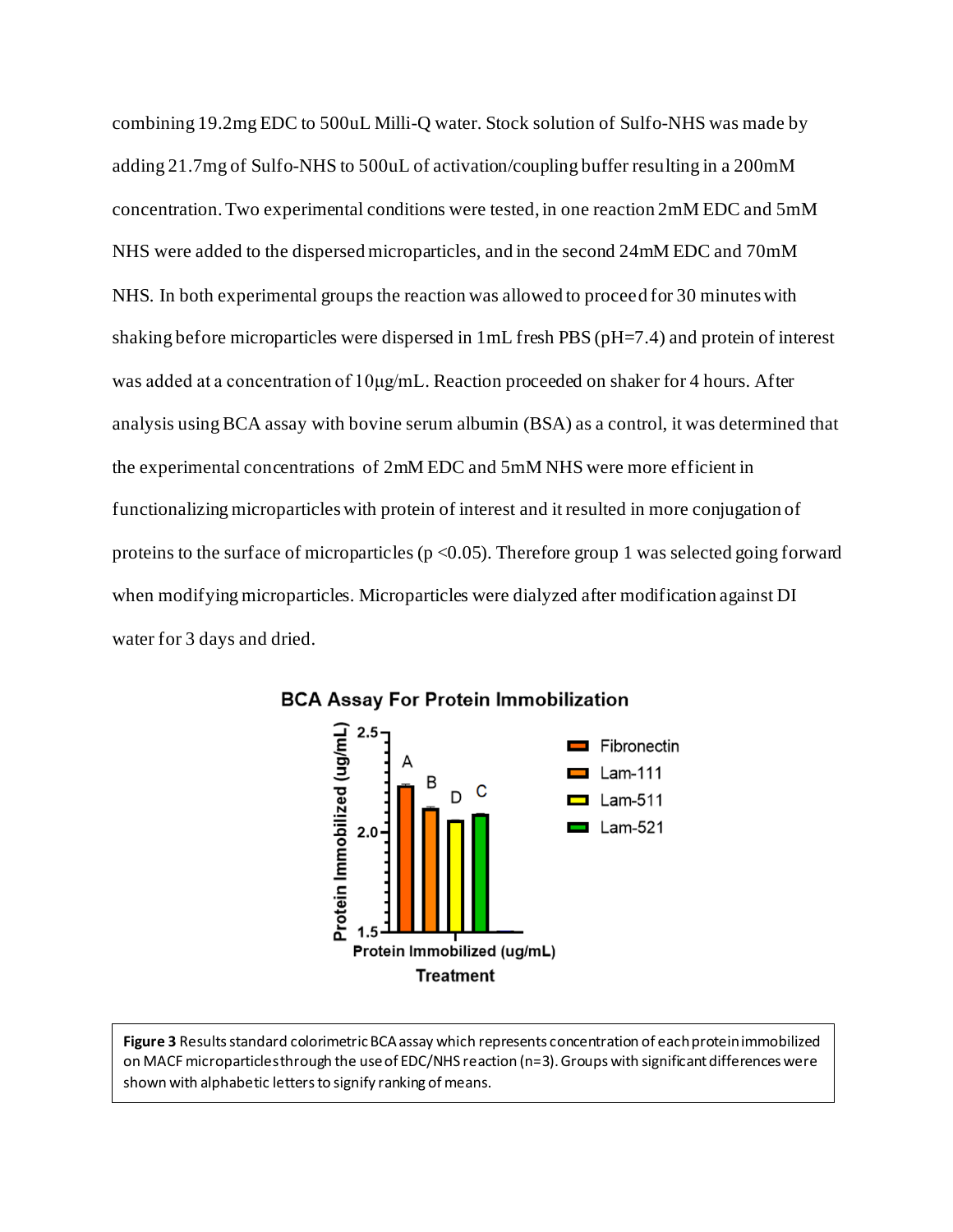Proteins of interest tested were laminin-511, laminin-521, laminin-111, and fibronectin. Laminin-111 was used to represent a variation of laminin not found abundantly in the liver to test if the presence of general ECM components itself is enough to promote cell-cell adhesion or if tissue specificity of proteins used for modification also plays a role in spheroid viability. To determine a baseline for how well the EDC/NHS process immobilized these proteins onto microparticles, a coupling reaction was run using the determined most efficient conditions and subsequent protein immobilization was analyzed using standard BCA procedure. The experimental group that saw the greatest attachment through the EDC/NHS coupling reaction were those microparticles modified with fibronectin as shown in Figure 3. Because all proteins were added to the reaction mixture at a concentration of 10μg/mL, in the best case of this experiment (fibronectin) a percent yield of 22.4% was immobilized on the microparticles, and in the worst case of laminin-521 a percent yield of 20.6% was achieved. Although these numbers may be lower than initially expected, it is shown that at the conditions used each protein was attached with relative consistency, and even at these small concentrations the supplemented ECM proteins may be enough to promote cell-microparticle adhesion thus increasing viability of the overall culture.

#### **3.4 Spheroid Formation**

Using cell repellent U-bottom well plates with concave wells which promote cell-cell adhesion, multiple cell cultures were prepared with microparticles modified with different proteins to assess which offered the most viable and functional spheroids. Full list of additions to each experimental group of spheroids can be found in Table 2.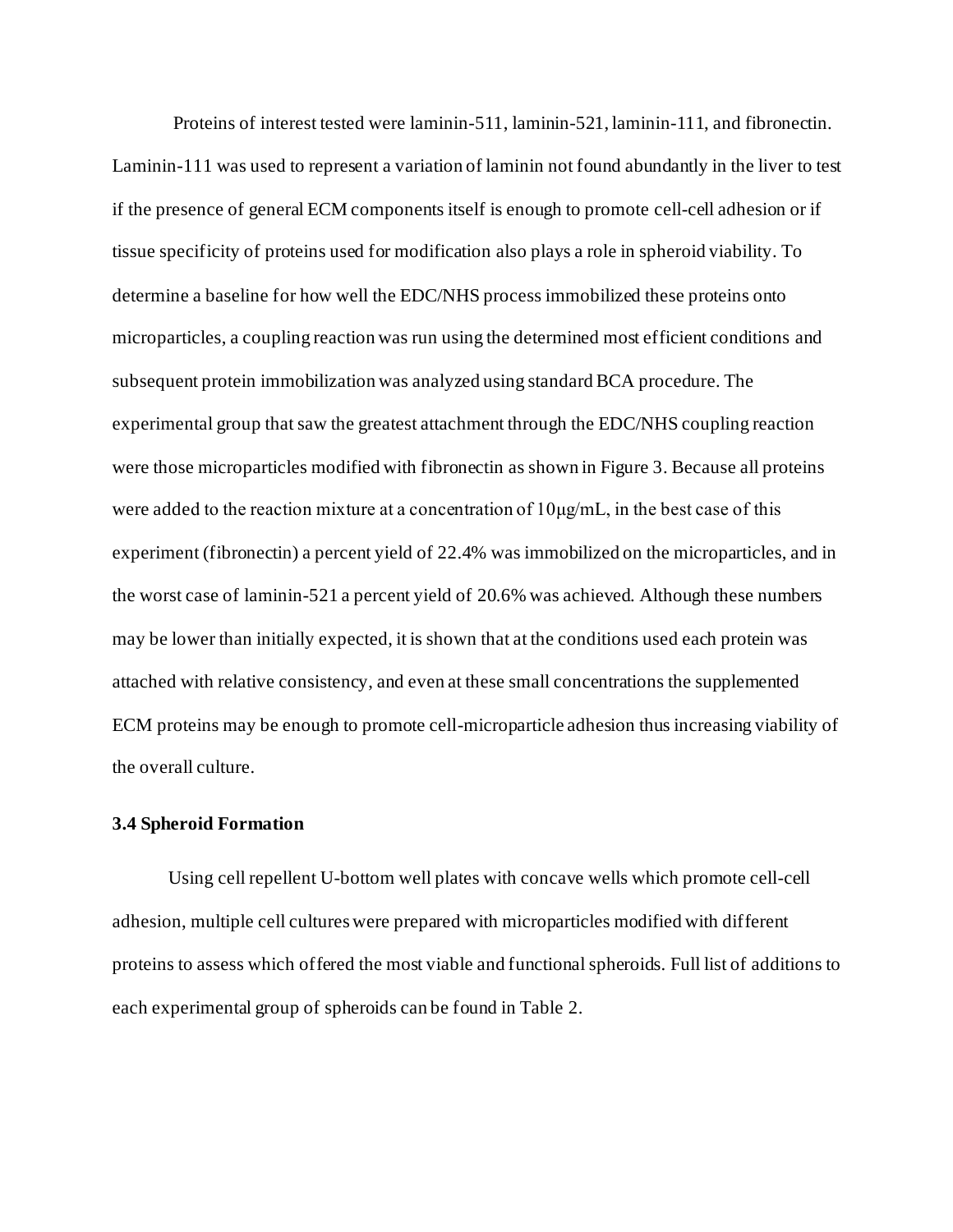|                                                                                                                                                                                                                                                                                                    |               | $\overline{2}$ | 3          | $\overline{4}$ | 5        |  |
|----------------------------------------------------------------------------------------------------------------------------------------------------------------------------------------------------------------------------------------------------------------------------------------------------|---------------|----------------|------------|----------------|----------|--|
| <b>Experimental Group</b>                                                                                                                                                                                                                                                                          | (Fibronectin) | $(LM-511)$     | $(LM-521)$ | (MACF)         | (None)   |  |
| Spheroid Media $(\mu L)$                                                                                                                                                                                                                                                                           | 4475          | 4475           | 4475       | 4475           | 4475     |  |
| HepG2 $(\mu L)$                                                                                                                                                                                                                                                                                    | 300           | 300            | 300        | 300            | 300      |  |
| $HSC(\mu L)$                                                                                                                                                                                                                                                                                       | 35            | 35             | 35         | 35             | 35       |  |
| Microparticles $(\mu L)$                                                                                                                                                                                                                                                                           | 5             | 20             | 10         | 40             | $\theta$ |  |
| Table 2 Outline of ingredients added in the case of each experimental condition as well as control<br>group. Note experimental group 4 which served as a control through the addition of unmodified<br>microparticles, as well as group 5 which contained pure cell culture and no microparticles. |               |                |            |                |          |  |

After the addition of all necessary components the well plate was spun down at 300g for 5 minutes using a centrifuge which allows cells to aggregate, at which point spheroids were placed in a 37C incubator and allowed to grow. After 5 days of growth liver spheroids were observed and photographed using brightfield light microscopy shown in figure 4 where they were found to have formed spherical cell aggregates. Through measurements with ImageJ all groups were found to appear stable and were consistently around 500μm in diameter which was constant between groups as shown in Figure 4.

Observation of spheroids by brightfield light microscopy after 5 days in culture incubation shows dense and intact spheroids for all experimental groups and controls. This is important to determine that spheroids are remaining structural integrity visually and have not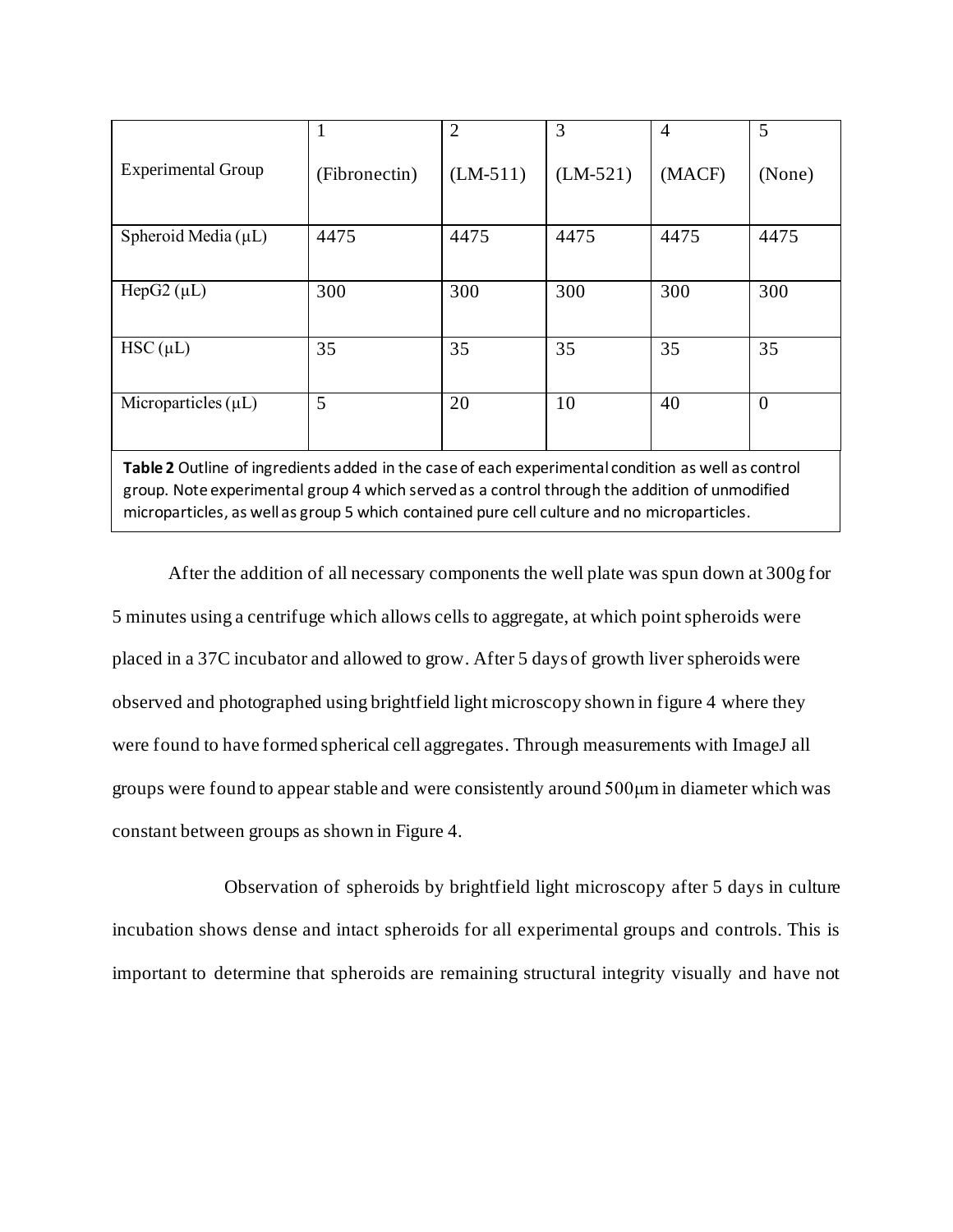![](_page_16_Figure_0.jpeg)

days after initial spheroid aggregation. Group 1=Fibronectin, 2=Lam-511, 3=Lam-521, 4=MACF, 5=Control.

begun to deteriorate. However, the problem these spheroids encounter after extended culture time is that cells at the innermost portions of the sphere are not receiving enough oxygen by mass transport, and so even though spheroids may look intact the internal cells may no longer be viable at this stage, a limitation that we hope to solve with our oxygenating microparticles. To test this, protein secretion from the cells in culture with different modified microparticles was measured.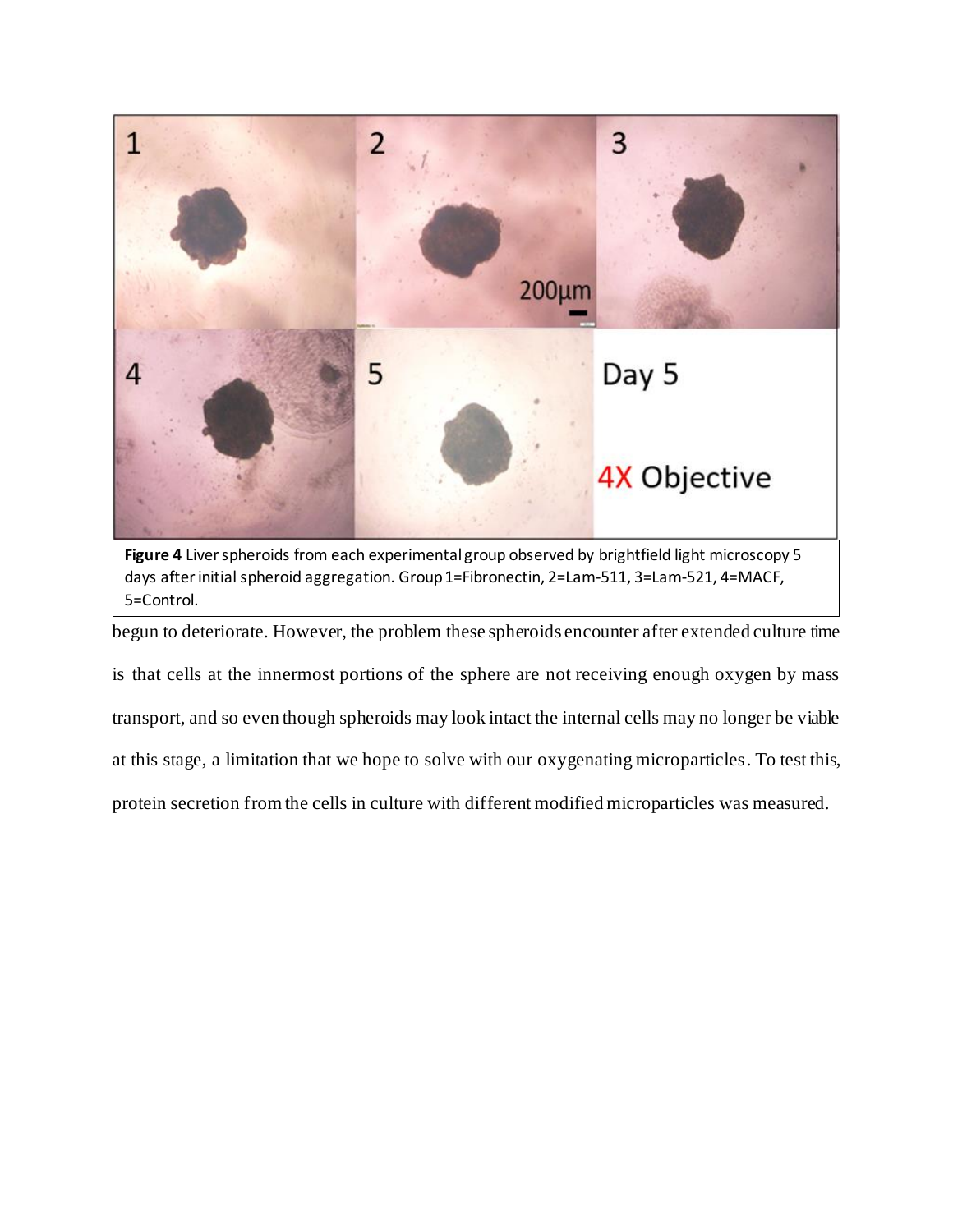#### **3.5 Protein and Enzyme Analysis**

![](_page_17_Figure_1.jpeg)

**Figure 5** Assays completed to detect levels of two important circulating enzymes secreted into culture media by healthy cells. Each group was assessed at both day 1 and day 5 of culture growth to see how levels would change between the two timepoints in each group. Group labelled MACF contained spheroids with non-modified microparticles and control group contained no microparticle incorporation in culture. An asterisk denotes significance between groups (n=3). All results are presented as mean ± SD of 3 independent spheroids. Groups with significant differences were shown with alphabetic letters to signify ranking of means. The groups indicated with the same letters were not found to be significantly different (p>0.05).

Free urea concentration within media is an important metric to consider because it is the

byproduct made when cells remove toxic ammonia from culture which is a common reason for cell necrosis and decreased spheroid viability.<sup>23</sup> It has been shown that sustained elevated levels of ammonia *in vivo* have cause an apoptotic effect in hepatocytes and so its removal from culture via the urea cycle is necessary.<sup>23</sup> Similarly albumin has been used as a benchmark enzyme to correlate its concentration in serum to cell growth, as it is a byproduct of the processes undergone during cell proliferation and spheroid growth.<sup>17</sup>

After 1 day of spheroid growth most treatment groups showed similar levels of albumin and urea secretion when compared to unconjugated MACF and no microparticle controls.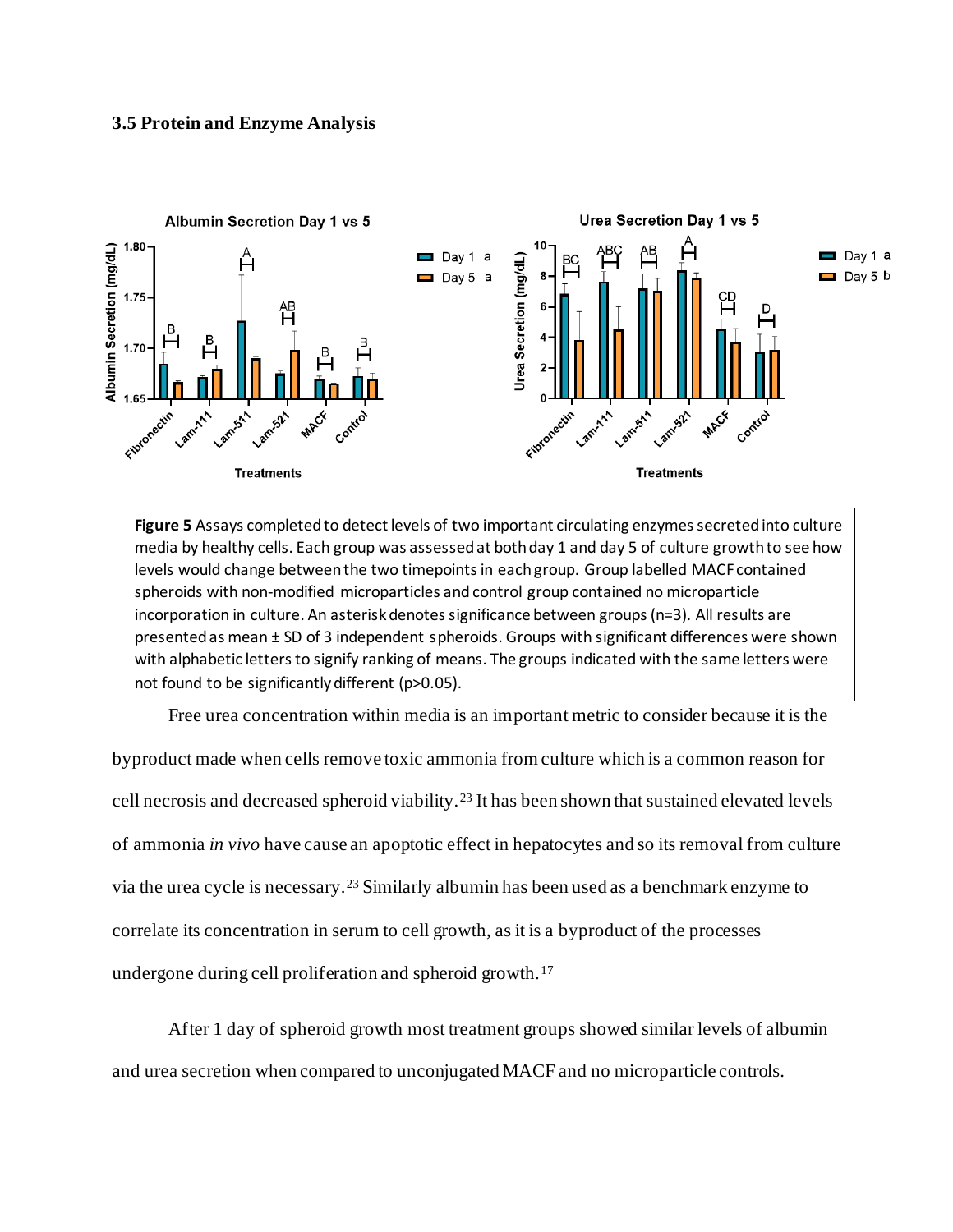However, after 24 hours from initial culture time the LAM-511 treatment group exhibited significantly higher levels of urea ( $p=0.0416$ ) and albumin ( $p=0.0302$ ) when compared to the control and MACF treatment groups respectively. This was shown to stay consistent after 5 days of culture in terms of urea concentration where the urea secretion was shown to be highly significant in the LAM-511 treatment group when compared with the control group  $(p=0.0011)$ . It is also important to note that after 5 days albumin secretion was seen to be significantly higher than the MACF control in the LAM-521 treatment group ( $p=0.0270$ ). These results are promising to the hypothesis that the incorporation of these conjugated ECM protein modified microparticles within culture, specifically those proteins native to the *in vivo* liver environment, will show benefits to the culture overall.

#### **4 Conclusions**

It was hypothesized that if MACF microparticles could be altered with liver ECM components to closer reflect native conditions *in* vitro, the formation and biological function of spheroids would be increased. Using common liver ECM proteins, particularly variations of laminin and fibronectin, this modification was achieved via EDC/NHS crosslinking approach. After observation at 5 days by light microscopy all groups including controls were observed to have generated spherically shaped and stable spheroids, however analysis of urea and albumin secretion confirmed that there were differences in protein secretion levels present between groups. After 5 days of spheroid culture, it is promising to see that in the treatment groups containing microparticles modified with laminin-511 and laminin-521, there were significant increases in albumin and urea secretion when compared with control groups. Both of these biological molecules are when estimating spheroid viability beyond what can be see through microscopy as the innermost cells of the sphere cannot be seen. Confirming that these treatments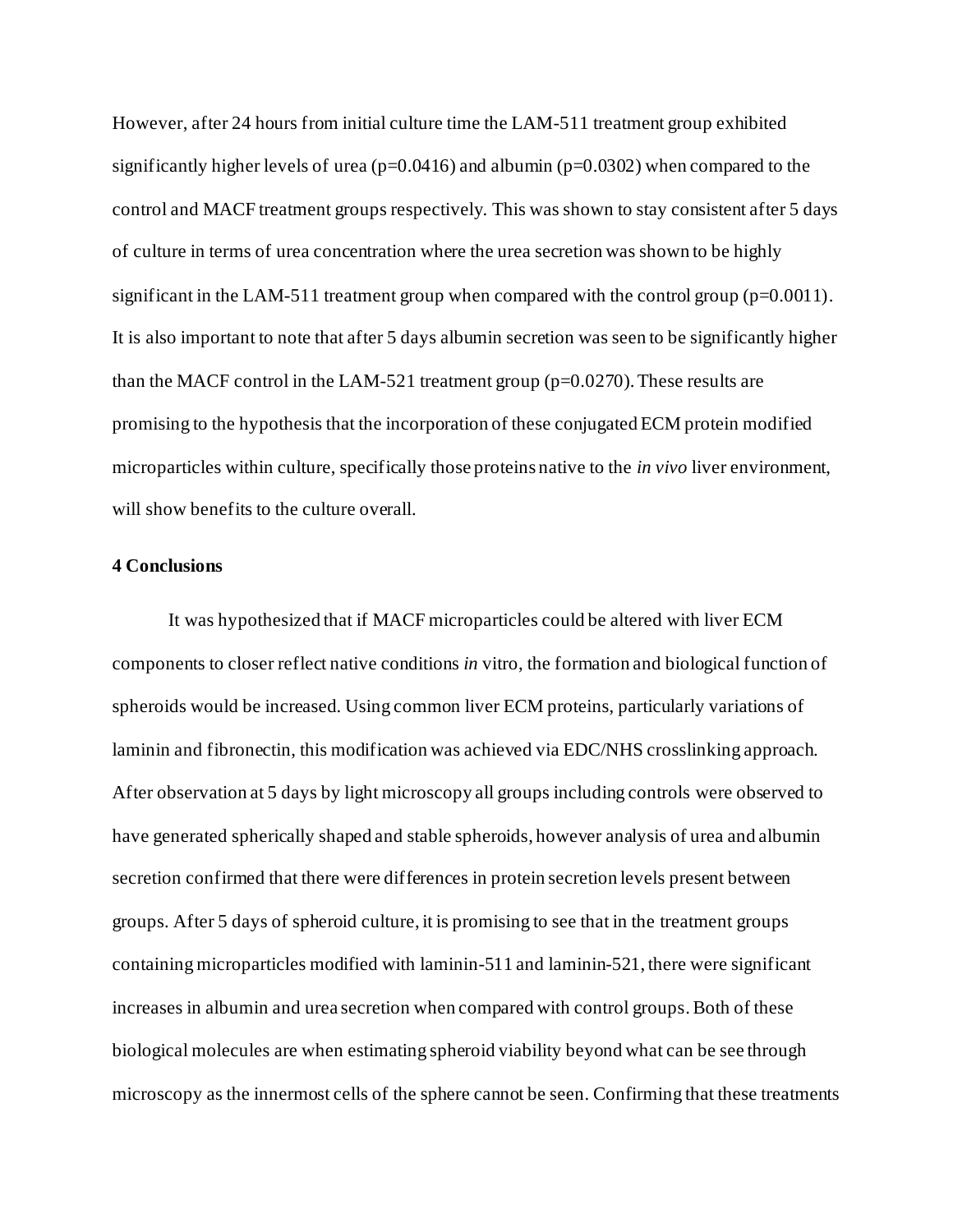caused significant change in outcome is a first step in the application of this technique to improve three dimensional cell culture in future work. In continuing this study, the reason behind upregulation of cell function in response to microparticles modified with laminin variants native to the *in vivo* liver environment will be examined through in depth study of expression of proteins involved in cell-cell and cell-ECM interactions. All of these efforts are taken in order to replicate native liver conditions as closely as possible *in vitro*, with the hope that one day this technology may be used to aid in research important to human health, and help elucidate the complexities with which these hepatic pathways operate.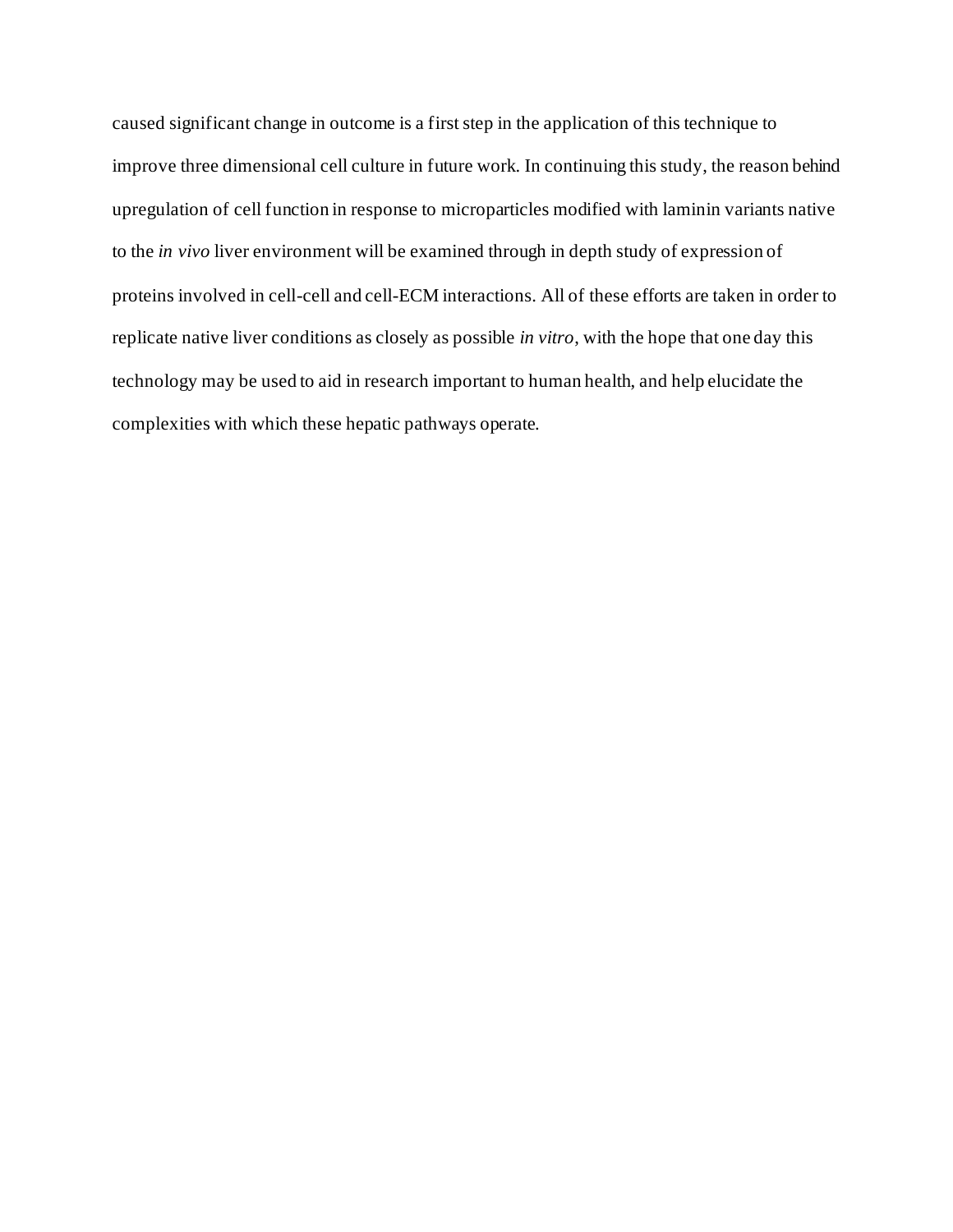#### References

- 1. Fenema, E., Rivron, N., Rouwkema, J., van Blitterswijk, C., de Boar, J. Spheroid culture as a tool for creating 3D complex tissues. **2013,** *Trends Biotechnol.* 31(2): 108-115.
- 2. Decarli, M. C., Amaral, R., Santos, D. P., Tofani, L. B., Katayama, E., Rezende, R. A., Silva, J., Swiech, K., Sauzo, C. A. T., Mota, C. Cell spheroids as a versatile research platform: formation mechanisms, high throughput production, characterization and applications. **2021.** *Biofabrication.* 13(3): 032002.
- *3.* Martinez-Hernandez, A., Amenta, P. S. The hepatic extracellular matrix. I. Components and distribution in normal liver. **1993,** *Virchows Arch. A. Pathol. Anat. Histopathol.*  423(1): 1-11.
- 4. Ding, C., Li, Y., Guo, F., Jiang, Y., Ying, W., Li, D., Yang. D., Xia, X., Liu, W., Zhao. Y., He, Y., Li, X., Sun, W., Liu, Q., Song, L., Zhen, B., Zhang, P., Qian, X., Qin, J., He, F. A Cell-type-resolved Liver Proteome. **2016,** *Mol. Cell. Proteomics*. 15(10): 3190- 3202.
- 5. Smith, D., Herman, C., Razdan, S., Abedin, M. R., Van Stoecker, W., Barua, S. Microparticles for Suspension Culture of Mammalian Cells. **2019**, *ACS Appl. Bio. Mater.* 2(7): 2791-2801.
- 6. Rijal, G., Li, W. Native-mimicking in vitro microenvironment: an elusive and seductive future for tumor modeling and tissue engineering. **2018.** *J. Biol. Eng.* 12(2): 1-22.
- 7. Samani, S., Bonakdar, S., Farzin, A., Hadjati, J., Azami, M. A facile way to synthesize a photocrosslinkable methacrylated chitosan hydrogel for biomedical applications. **2021.** *Int. J. Polym. Mater. Polym. Biomater.* 70(10): 730-741.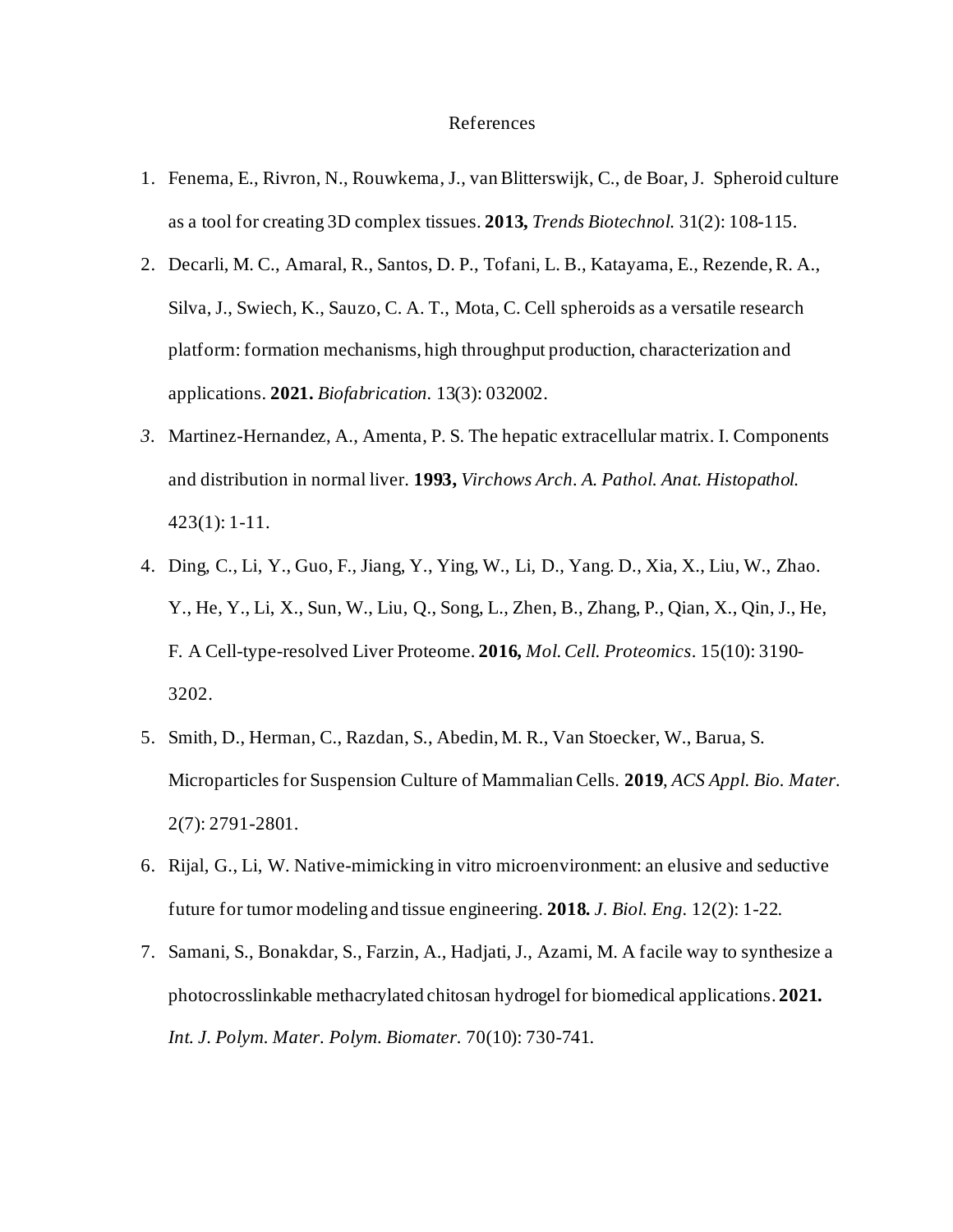- 8. Patil, P. S., Fathollahipour, S., Inmann, A., Pant, A., Amini, R., Shriver, L. P., Leipzig, N. D. Fluorinated Methacrylamide Chitosan Hydrogel Dressings Improve Regenerated Wound Tissue Quality in Diabetic Wound Healing. **2019**. *Adv. Wound Care.* 8(8): 374- 385.
- 9. Mansouri, M., Beemer, S., Kothapalli, C. R., Rhoades, T., Fodor, P. S., Das, D., Leipzig, N. D. Generation of Oxygenating Fluorinated Methacrylamide Chitosan Microparticles to Increase Cell Survival and Function in Large Liver Spheroids. **2022,** *ACS Appl. Mater. Interfaces.* 14(4): 4899-4913.
- 10. Patil, P. S., Mansouri, M., Leipzig, N. D. Fluorinated Chitosan Microgels to Overcome Internal Oxygen Transport Deficiencies in Microtissue Culture Systems. **2020,** *Adv. Biosyst.* 4(8): 1900250.
- 11. Pankov, R., Yamada, K. M. Fibronectin at a glance. **2002,** *J. Cell. Sci.* 115(20): 3861- 3863.
- 12. Kleinman, H. K., Cannon, F. B., Laurie, G. W., Hassell, J. R., Aumailley, M., Terranova, V. P., Martin, G. R., DuBois-Dalcq, M. Biological activities of laminin. **1985,** *J. Cell. Biochem.* 27(4): 317-325.
- 13.Carlsson, R., Engvall, E., Freeman, A., Ruoslahti, E. Laminin and fibronectin in cell adhesion: enhanced adhesion of cells from regenerating liver to laminin. **1981,** *Cell Biology*. 78(4): 2403-2406.
- 14. Hoshiba, T., Mochitate, K., Akaike, T. Hepatocytes maintain their function on basement membrane formed by epithelial cells. **2007,** *Biochem. Biophys. Res. Commun.* 359(1): 151-156.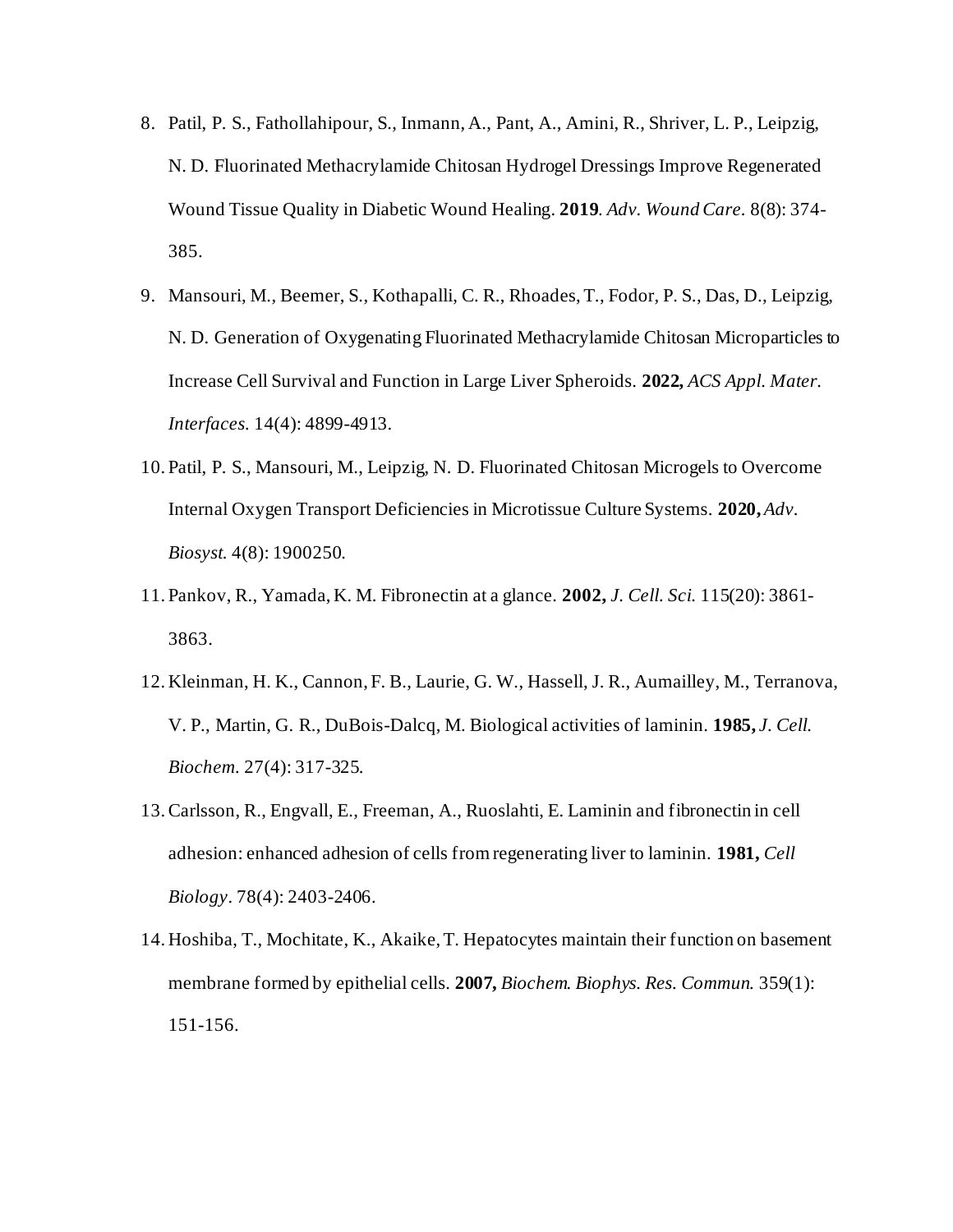- 15. Kaninnen, L. K., Harjumaki, R., Peltoniemi, P., Bogacheva, M. S., Salmi, T., Porola, P., Niklander, P., Smutny, T., Urtti, A., Yliperttula, M. L., Lou, Y. Laminin-511 and laminin-521-based matrices for efficient hepatic specification of human pluripotent stem cells. **2016,** *Biomaterials.* 103(1): 86-100.
- 16. Marceau, N., Noel, M., Deschenes, J. Growth and functional activities of neonatal and adult rat hepatocytes cultured on fibronectin coated substratum in serum-free medium. **1982,** *In Vitro Cell. Dev. Biol. – Plant.* 18(1): 1-11.
- 17. Francis, G. L. Albumin and mammalian cell culture: implications for biotechnology applications. **2010,** *Cytotechnology.* 62(1): 1-16.
- 18. De Bartolo, L., Jarosch-Von Scheweder, G., Haverich, A., Bader, A. A Novel Full-Scale Flat Membrane Bioreactor Utilizing Porcine Hepatocytes: Cell Viability and Tissue-Specific Functions. **2008,** *Biotechnal. Prog.* 16(1): 102-108.
- 19. Donato, M. T., Tolosa, L., Gomez-Lechon, M. J. Culture and Functional Characterization of Human Hepatoma HepG2 Cells. **2015,** *Methods Mol. Biol.* 1250(1): 77-93.
- 20. Sefried, S., Haring, H., Weigert, C., Eckstein, S. S. Suitability of hepatocyte cell lines HepG2, AML12 and THLE-2 for investigation of insulin signaling and hepatokine gene expression. **2018,** *Open Biol.* 8(10): 180147.
- 21.Thermo Fisher Scientific. Pierce Premium Grade EDC. **2017.** Pierce Biotechnology.
- 22. Fischer, M. J. E. Amine Coupling Through EDC/NHS: A Practical Approach. **2010,** Mol N., Fischer M. (eds) Surface Plasmon Resonance. Methods in Molecular Biology (Methods and Protocols), vol 627. Humana Press.